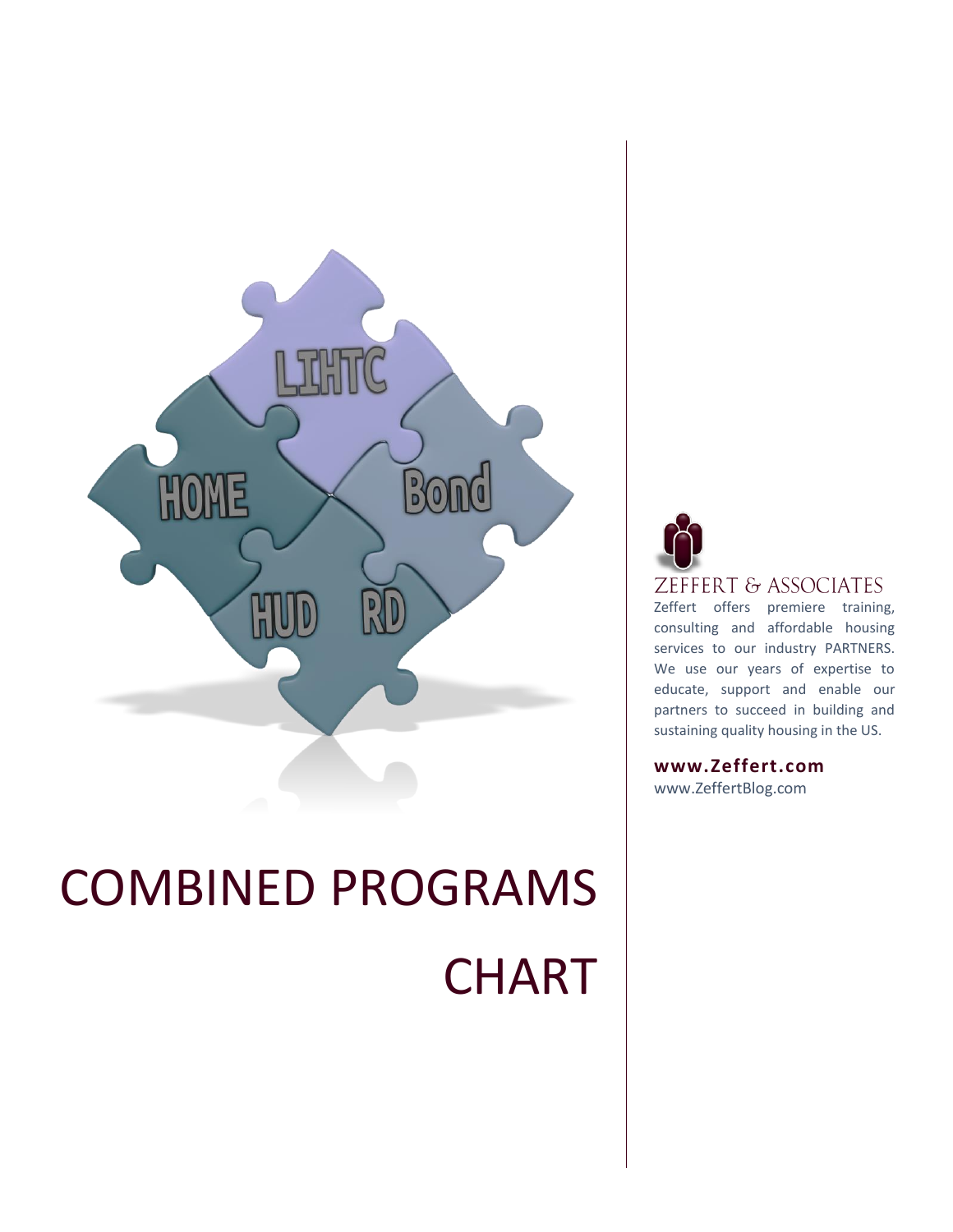#### **Topic Page** Administering Agency 14 Adoption of Children 3 Affirmative Marketing 14 Anticipated Children 3 Asset Verification 5 Calculating Employment Income 4 Certification Form 5 Change in Income/Household Size 6 Citizenship 13 Criminal Background Checks 12 Deductions/Allowances 8 Effective Dates 7 Eligibility and Increases in Income 7 Employment Income Calculation (range of hours) 4 Handbook Guidance 10 Household Size Change 6 Income Change 6 Income Eligibility Determination 2 Income Limits 3 Initial Lease Term 11 Inspection Cycle and Percentages Inspected 15 Lease, Initial Term 11 Minimum Set-Aside 11 Online Systems Used by Program 14 Period in Program 12 Physical Inspection Period 15 Race/Ethnicity 13 Recertification 6 Release of Information Forms 13 Rent Limits 9 Residency Application Fees 12 Section 8 Voucher Household Certification 5 Student Eligibility 2 Subsidy and Rent Limits 9 Transferring Households 8 Unborn Children 3 Units in Program (Minimum Set-Aside) 11 Unsecured Income 4 Utility Allowances 9 Vacancies, Vacant Units 10 Verifying Assets 5 Zero Income 4

#### **Table of Contents**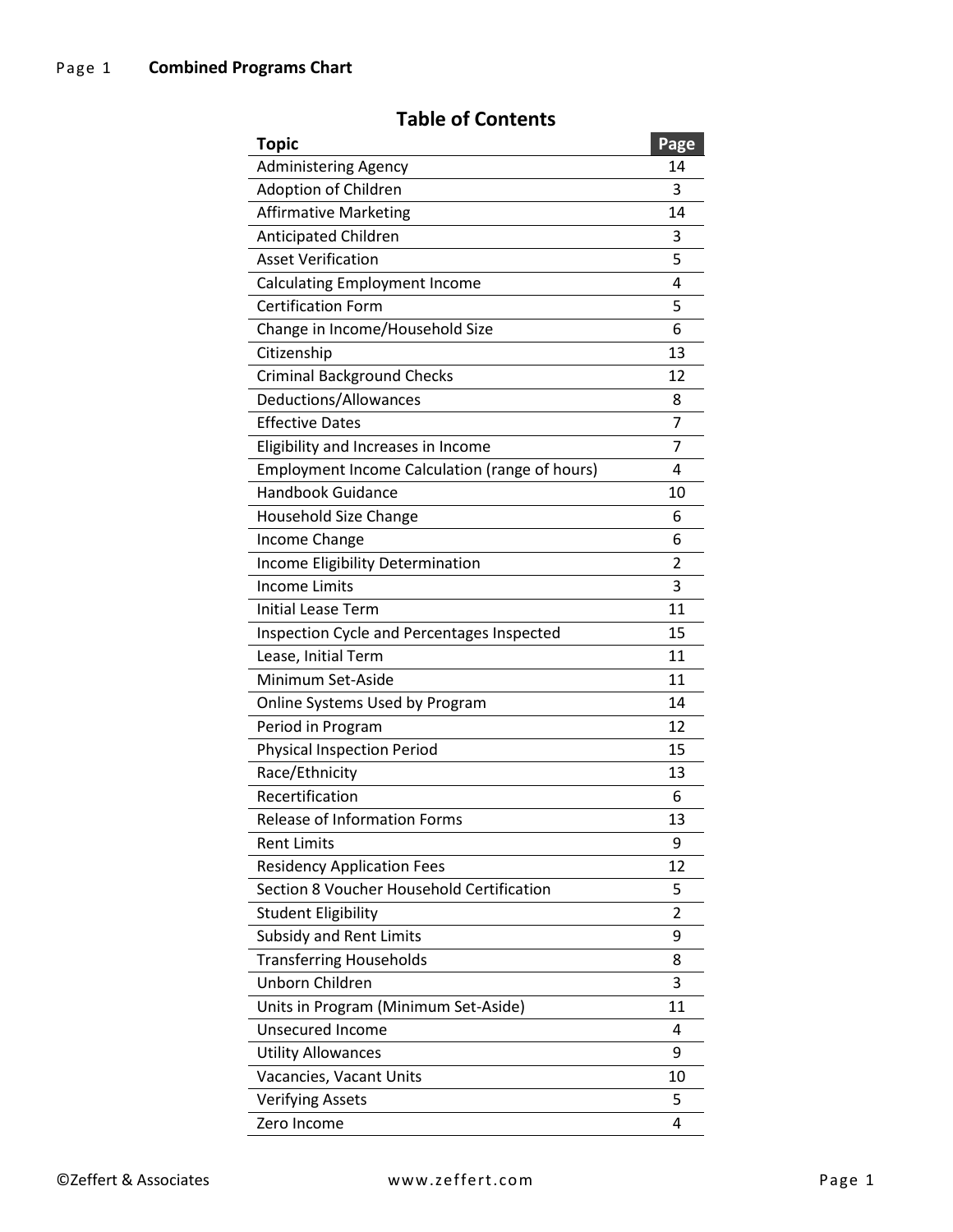|              | <b>Student Eligibility</b>                                                                                                                                                                                                                                                                                                                                                                                                                                                                                                                                                                                                                                                                                                                                                                                                                                                                                                               | <b>References</b>                                                                                                |
|--------------|------------------------------------------------------------------------------------------------------------------------------------------------------------------------------------------------------------------------------------------------------------------------------------------------------------------------------------------------------------------------------------------------------------------------------------------------------------------------------------------------------------------------------------------------------------------------------------------------------------------------------------------------------------------------------------------------------------------------------------------------------------------------------------------------------------------------------------------------------------------------------------------------------------------------------------------|------------------------------------------------------------------------------------------------------------------|
| <b>LIHTC</b> | In general, households made up of full-time students of any age do not qualify. There are<br>five exceptions to this general rule. They are commonly referred to as: 1) married and<br>ENTITLED to file a joint tax return 2) single parents-dependent children 3) Title IV welfare<br>recipients (TANF in many states). 4) Former foster care recipients. 5) Job Training<br>Partnership Act (JTPA) or similar program. Note: the "Workforce Investment Act" has<br>replaced JTPA. Same-sex couples qualify for "married and entitled" if legally married under<br>any state law.                                                                                                                                                                                                                                                                                                                                                       | § 42 (i)(3)(D) & 8823<br>Guide 17-1&2 & Exhibit<br>17-1 on page 17-5.<br>4350.3 Exhibit 5-1 Rev.<br>Rul. 2013-17 |
| <b>HUD</b>   | "To be eligible for Section 8 assistance, any individual who attends an institute of higher<br>learning (full OR part-time) who is under age 24 must be one of the following: 1) a<br>dependent of the household living with a parent 2) over age 23 3) a veteran 4) married 5)<br>a parent with a dependent child in the unit 6) a disabled individual who was receiving<br>assistance prior to 11/30/2005 or 7) be independent from parents or have parents who are<br>income eligible. For non-Section 8 programs, each student at an institute of higher learning<br>must meet ALL of the following requirements 1) be of legal contract age under state law 2)<br>have established a separate household from parents for at least a year OR meet the U.S.<br>Dept. of Education definition of an independent student 3) not be claimed on a parent's tax<br>return 4) must disclose if they get financial assistance from parents." | 4350.3 3-13/3-40<br>through 43                                                                                   |
| <b>RD</b>    | Same as HUD Section 8 Rule - To be eligible for assistance, any individual who attends an<br>institute of higher learning's full OR part-time, must be one of the following: 1) A dependent<br>of the household living with a parent 2) over age 23 3) a veteran 4) married 5) a parent with<br>a dependent child in the unit 6) a disabled individual who was receiving assistance prior to<br>11/30/2005 or 7) be independent from parents or have parents who are income eligible.                                                                                                                                                                                                                                                                                                                                                                                                                                                    | <b>Unnumbered letter</b><br>dated 1/11/2007                                                                      |
| <b>HOME</b>  | Same as the HUD Section 8 Rule - with the regulation revision in 2013, the Section 8 student<br>rules (from 24 CFR 5.612) apply to the HOME program. The Census Long Form definition<br>was removed with the 2013 regulation revision. Applies to all projects regardless of funds<br>commitment date.                                                                                                                                                                                                                                                                                                                                                                                                                                                                                                                                                                                                                                   | HOME Reg 2013<br>§92.2                                                                                           |
| <b>BOND</b>  | In general, households made up of full-time students of any age do not qualify. Prior to<br>HERA, the only exception that qualified a full-time student household was 'married, entitled<br>to file a joint tax return'. Per HERA, the same five student exceptions that apply for LIHTC<br>apply to bond qualification. These are commonly referred to as: 1) married and ENTITLED<br>to file a joint tax return 2) single parents with dependent children 3) title IV welfare<br>recipients (TANF in many states) 4) Former foster care recipients 5) Job Training Partnership<br>Act (JTPA) or similar program. Note: the "Workforce Investment Act" has replaced JTPA.                                                                                                                                                                                                                                                               | §42 (i)(3)(D)<br>§142 (d)(2)(C)                                                                                  |

|              | <b>Income Eligibility Determinations</b>                                                                                                                                                                                                                                            | <b>References</b>                                                           |
|--------------|-------------------------------------------------------------------------------------------------------------------------------------------------------------------------------------------------------------------------------------------------------------------------------------|-----------------------------------------------------------------------------|
| <b>LIHTC</b> | Determination of eligibility is made in accordance with the Section 8 method for<br>determining annual income found in Chapter 5 of the HUD Handbook 4350.3. No<br>deductions to annual income apply to the Tax Credit Program.                                                     | IRS Notice 88-80, Treas.<br>Reg. 1.42-5(b)(1)(vii),<br>8823 Guide chapter 4 |
| <b>HUD</b>   | Determination of eligibility is made in accordance with the HUD method for determining<br>annual income found in Chapter 5 of the 4350.3.                                                                                                                                           | 4350.3 chapter 5 and<br><b>Exhibits 5-1 &amp; 5-2</b>                       |
| <b>RD</b>    | Determination of eligibility is made in accordance with the rules set forth in the RD HB-2-<br>3560 chapter 6. These rules are based on the HUD regulations.                                                                                                                        | HB-2-3560 chapter 6                                                         |
| <b>HOME</b>  | HUD allows PJs to choose methods for determining income: 1) Tax Returns 2) Section 8<br>method - This is the most commonly used, likely because it is the only option available to<br>LIHTC/HOME properties. The Census Long Form was removed with the 2013 regulation<br>revision. | HOME Guide 3.2 D/45<br>Home Reg 2013 §<br>92.203(b)(2)                      |
| <b>BOND</b>  | Determination of eligibility is made in accordance with the Section 8 method for<br>determining annual income found in Chapter 5 of the HUD Handbook 4350.3. The LURA will<br>specify the method of verification of income (see verification).                                      | § 142(d)(2)(B)                                                              |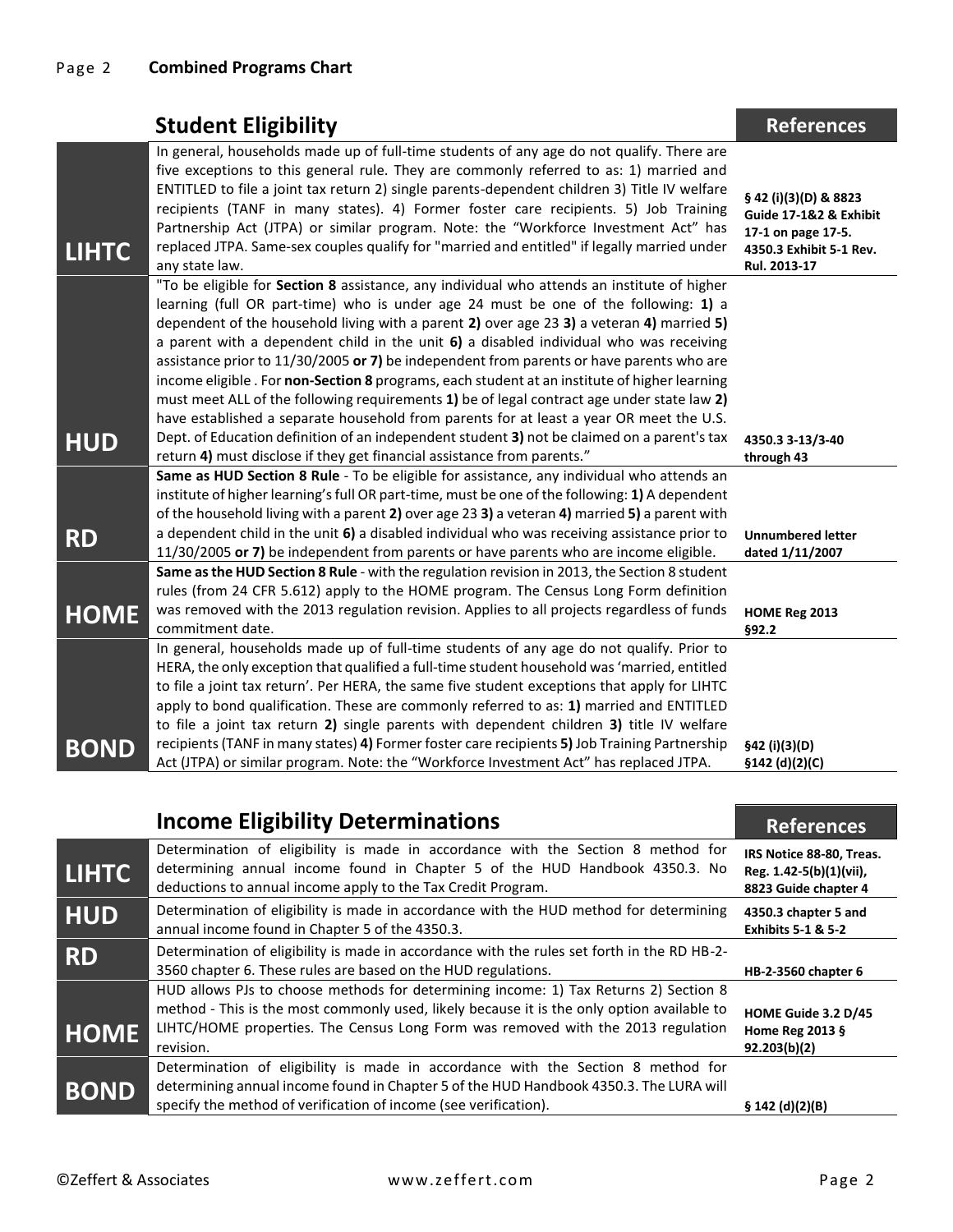|              | <b>Income Limits</b>                                                                                                                                                                                                                                                                                                                                                                | <b>References</b>                                             |
|--------------|-------------------------------------------------------------------------------------------------------------------------------------------------------------------------------------------------------------------------------------------------------------------------------------------------------------------------------------------------------------------------------------|---------------------------------------------------------------|
| <b>LIHTC</b> | Uses HUD Multifamily Tax Subsidy Program (MTSP) income limits. 50 or 60% MTSP limits<br>apply, depending on the minimum set-aside. Income limits are property specific and never<br>have to go down from one year to the next for a specific property. Households must qualify<br>based on gross annual income.                                                                     | <b>Treas. Reg. 1.42-</b><br>5(b)(1)(vii), 8823 Guide<br>$4-2$ |
| <b>HUD</b>   | Uses HUD program income limits based on area median income (AMI). These vary<br>depending on the HUD program, are county or MSA specific and may go up or down any<br>given year. Households must qualify based on gross annual income. For Section 8, the very-<br>low 50% AMI limits generally applies, but 40% of new move-ins must be at the extremely<br>low (30% AMI) limits. | 4350.3 3-6/3-4 through<br>12                                  |
| <b>RD</b>    | Uses RD program income limits based on area median income (AMI). These vary depending<br>on the RD program, are county or MSA specific and may go up or down any given year.<br>Applicants are given priority based on whether they are very-low (50% AMI), low (80%) or<br>moderate (low limit + \$5,500) income. Households must qualify based on adjusted income.                | HB-2-3560 6.2/6-1                                             |
| <b>HOME</b>  | The program uses HUD HOME income limits based on area median income (AMI). Whether<br>households must qualify based on gross or adjusted income depends on which of two<br>methods of income determination are required by the PJ (see "Income Eligibility<br>Determination"). HOME limits are county or MSA specific and may go up or down any given<br>vear.                      | <b>HOME Guide 3.2 A-/40-</b><br>44                            |
| <b>BOND</b>  | Uses HUD Multifamily Tax Subsidy Program (MTSP) income limits. 50 or 60% MTSP limits<br>apply, depending on the minimum set-aside. Income limits are property specific and never<br>have to go down from one year to the next for a specific property. A household must qualify<br>based on gross annual income.                                                                    | \$142(d)(2)(B)                                                |

|              | <b>Anticipated Children (Unborn &amp; in Process of Adoption)</b>                                                                                                                                                                                                                                                                        | <b>References</b>                                                                                            |
|--------------|------------------------------------------------------------------------------------------------------------------------------------------------------------------------------------------------------------------------------------------------------------------------------------------------------------------------------------------|--------------------------------------------------------------------------------------------------------------|
| <b>LIHTC</b> | Included when determining household size (pregnancy "as self-certified by the woman").                                                                                                                                                                                                                                                   | 8823 Guide 4-3 4350.3<br>Appendix 3, Page 20                                                                 |
| <b>HUD</b>   | Included when determining household size (pregnancy can only be verified by self-<br>affidavit).                                                                                                                                                                                                                                         | 4350.3 Appendix 3, Page<br>20                                                                                |
| <b>RD</b>    | Included when determining household size.                                                                                                                                                                                                                                                                                                | HB-2-3560 Attachment<br>$6-C$ , page 1                                                                       |
| <b>HOME</b>  | Not to be included when determining household size, per online guidance based on older<br>manuals. This advice is questionable, especially in light of other inaccuracies included in the<br>same section of the webpage. Check with PJ to determine if they employ this policy, or the<br>more commonly accepted 4350.3 interpretation. | www.hud.gov/offices/c<br>pd/affordablehousing/tr<br>aining/web/calculator/r<br>equirements/determine<br>.cfm |
| <b>BOND</b>  | Included when determining household size.                                                                                                                                                                                                                                                                                                | N/A                                                                                                          |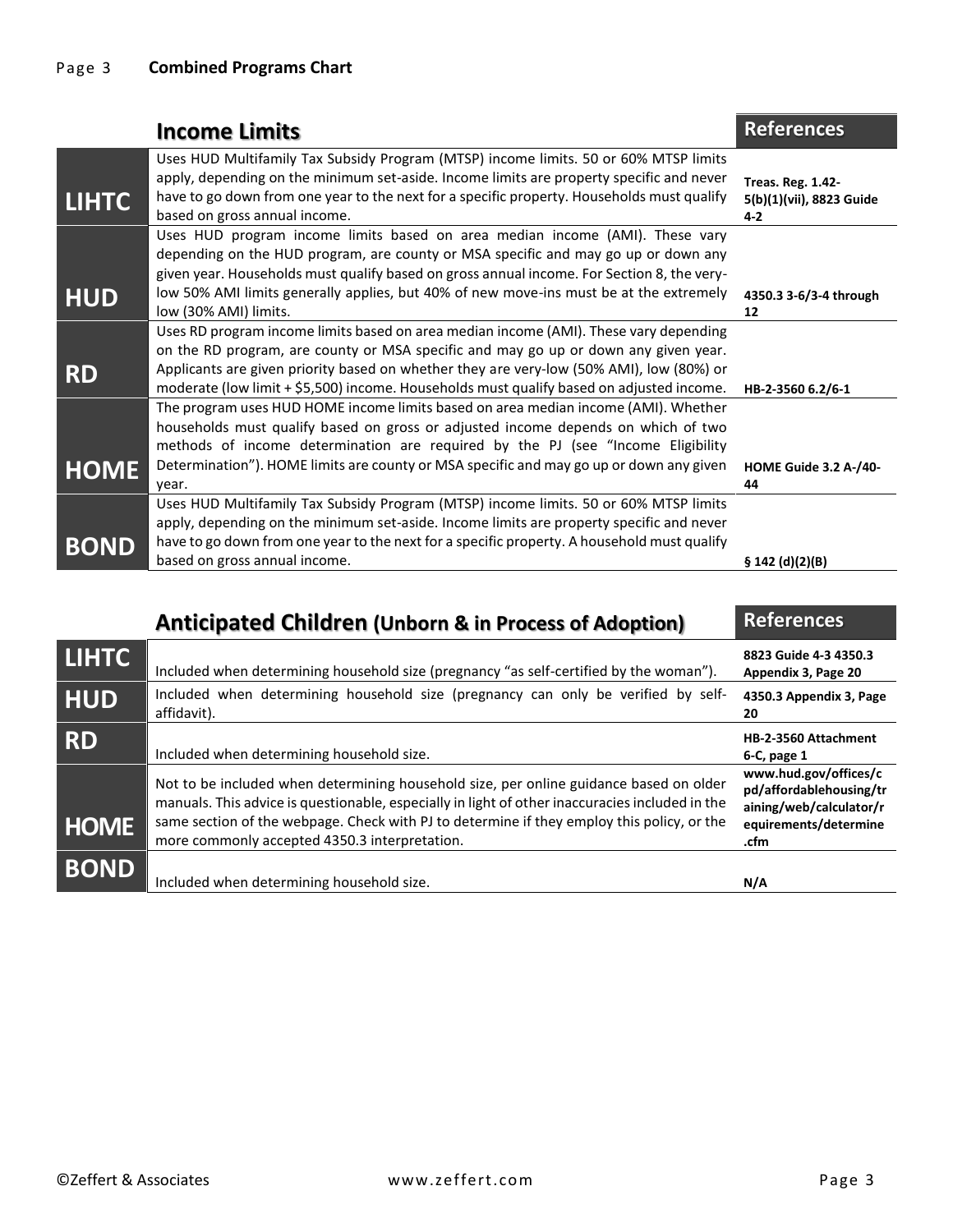### **Zero Income Households/Unsecured Income References**

| <b>LIHTC</b> | Although HUD allows for zero income households, it also has an option for interim<br>certifications when there are changes. The LIHTC program does not have an interim option,<br>and certification must establish a household's income for the next 12 months as accurately<br>as possible. This crucial difference between the HUD and LIHTC programs leaves an area<br>which state HFAs and owners must interpret. Some HFAs require the estimating of future<br>unsecured income based on history. Others strictly apply HUD rules and only count income<br>that is imminent and verifiable. The 8823 Guide suggests using last 12 months history for<br>zero or sporadic income households, but seems to indicate that changes in income that<br>were not known or verifiable at certification time do not need to be included. This may<br>suggest that zero-income households are a concern, but that not all unsecured income is |                                              |
|--------------|------------------------------------------------------------------------------------------------------------------------------------------------------------------------------------------------------------------------------------------------------------------------------------------------------------------------------------------------------------------------------------------------------------------------------------------------------------------------------------------------------------------------------------------------------------------------------------------------------------------------------------------------------------------------------------------------------------------------------------------------------------------------------------------------------------------------------------------------------------------------------------------------------------------------------------------|----------------------------------------------|
|              | necessarily an issue.                                                                                                                                                                                                                                                                                                                                                                                                                                                                                                                                                                                                                                                                                                                                                                                                                                                                                                                    | 8823 Guide 4-33                              |
| <b>HUD</b>   | HUD allows zero income households. Changes to this status must be reported immediately<br>and an interim certification conducted.                                                                                                                                                                                                                                                                                                                                                                                                                                                                                                                                                                                                                                                                                                                                                                                                        | 4350.3 5-5A/5-3,<br>Appendix 3, page 22      |
| <b>RD</b>    | RD does not consider zero-income households to qualify. Basic expenses that the<br>household will have to meet are verified and counted as income.                                                                                                                                                                                                                                                                                                                                                                                                                                                                                                                                                                                                                                                                                                                                                                                       | HB-2-3560 6.9A4/6-9,<br><b>Attachment 6B</b> |
| <b>HOME</b>  | HOME guidance does allow for zero-income households, requiring that the past 12 months<br>average income (if any) be used.                                                                                                                                                                                                                                                                                                                                                                                                                                                                                                                                                                                                                                                                                                                                                                                                               | HOME GUIDE 6.2E/46                           |
| <b>BOND</b>  | The bond regs do not speak to this issue. Generally, it is handled as per the LIHTC program.                                                                                                                                                                                                                                                                                                                                                                                                                                                                                                                                                                                                                                                                                                                                                                                                                                             | N/A                                          |

|              | <b>Employment Income Calculations (range of hours)</b>                                                                                                                                                                                                                                                                                                                                                                                                         | <b>References</b>                     |
|--------------|----------------------------------------------------------------------------------------------------------------------------------------------------------------------------------------------------------------------------------------------------------------------------------------------------------------------------------------------------------------------------------------------------------------------------------------------------------------|---------------------------------------|
| <b>LIHTC</b> | HUD instructs that we are to gather "average hours" when determining income (i.e. 38<br>hours for 36-40 hours). By regulation we count LIHTC income as does the Section 8<br>program. However, it has generally been accepted as best practice by most states that the<br>LIHTC program should use the more conservative approach of using the HIGHEST in a range<br>(i.e. 40 for the 36-40 hours). Some states apply the HUD method, however. The IRS has not |                                       |
|              | addressed this issue.                                                                                                                                                                                                                                                                                                                                                                                                                                          | N/A                                   |
| <b>HUD</b>   | Use average hours (i.e. if verification list 30-40 hours, use 35).                                                                                                                                                                                                                                                                                                                                                                                             | 4350.3 Appendix 6-C                   |
| <b>RD</b>    | RD does not directly address this issue. However, the HUD approach is generally considered<br>to apply (i.e. if verification list 30-40 hours, use 35).                                                                                                                                                                                                                                                                                                        | N/A                                   |
| <b>HOME</b>  | HUD consistently refers to "average hours" in its technical guidance for the HOME program<br>(i.e. if verification list 30-40 hours, use 35).                                                                                                                                                                                                                                                                                                                  | <b>HOME Technical Guide</b><br>page 6 |
| <b>BOND</b>  | HUD mandates the use of average hours when an employer lists a range of hours when<br>determining income (i.e. 38 hours for 36-40 hours). By regulation, we count bond program<br>income as does the Section 8 program. However, as with the LIHTC program, it has generally<br>been accepted as best practice by many bond issuers that the bond program should<br>implement the more conservative approach of using the HIGHEST in a range (i.e. 40 for the  |                                       |
|              | 36-40 hours).                                                                                                                                                                                                                                                                                                                                                                                                                                                  | N/A                                   |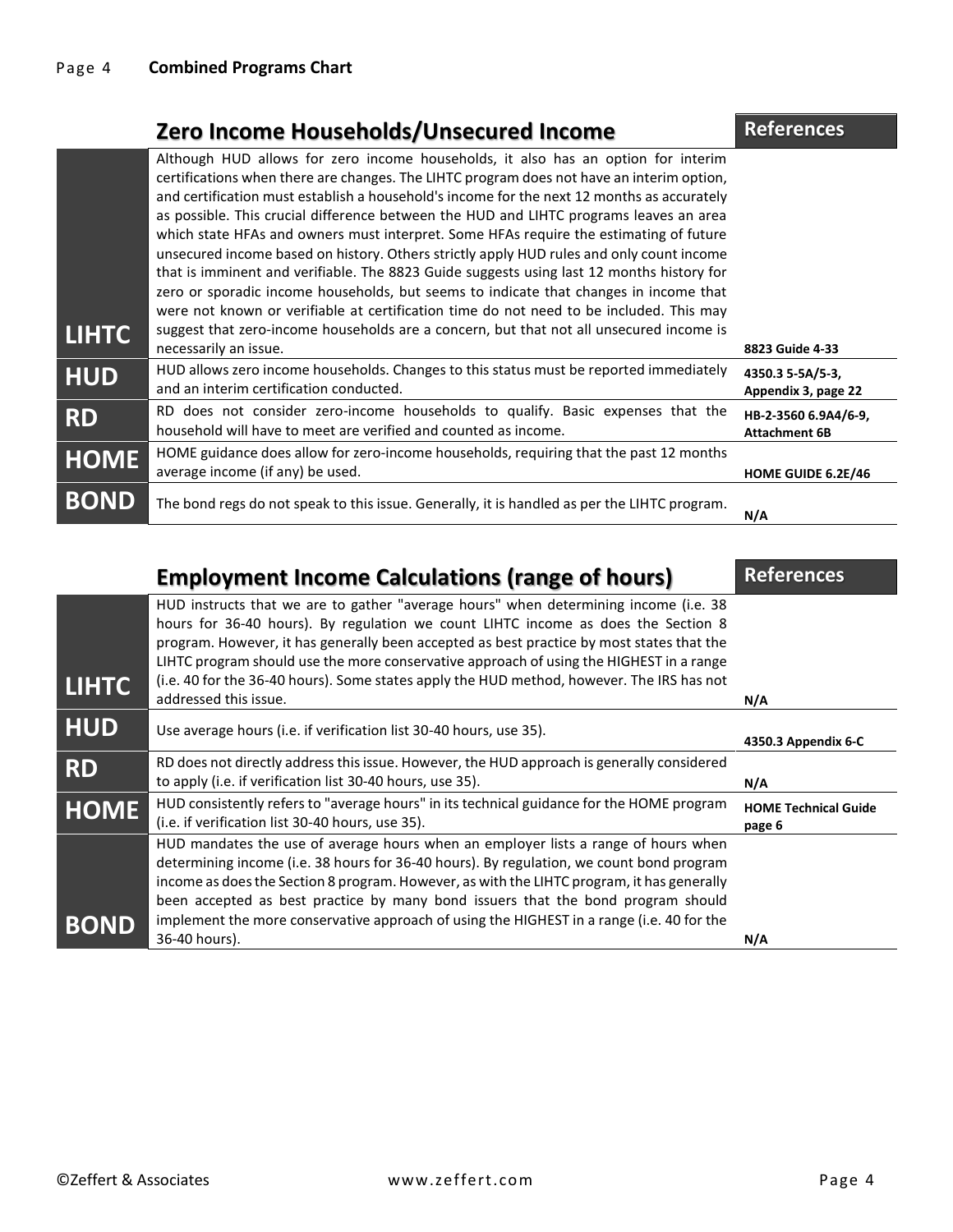|              | <b>Verifying Assets</b>                                                                                                                                                                                                                                                                                                                                                                                                 | <b>References</b>                                                     |
|--------------|-------------------------------------------------------------------------------------------------------------------------------------------------------------------------------------------------------------------------------------------------------------------------------------------------------------------------------------------------------------------------------------------------------------------------|-----------------------------------------------------------------------|
| <b>LIHTC</b> | Assets may be verified via self-affidavit if total household assets do not exceed \$5,000. If<br>they exceed \$5,000, they must be verified (see also "Verifying Income"). The current HUD<br>Multi-family HUD passbook rate applies when asset income must be imputed.                                                                                                                                                 | 8823 Guide 4-7, 4350.3<br>5-18B/5-61, Rev. Proc.<br>94-65             |
| <b>HUD</b>   | Assets must be 3rd-party verified. The current HUD Multi-family HUD passbook rate applies<br>when asset income must be imputed.                                                                                                                                                                                                                                                                                         | 4350.3 5-13/5-54<br>through 57, Appendix 3                            |
| <b>RD</b>    | Assets must be 3rd-party verified. The current HUD Multi-family HUD passbook rate applies<br>when asset income must be imputed.                                                                                                                                                                                                                                                                                         | HB-2-3560 6.11 A/6-15<br>through 17                                   |
| <b>HOME</b>  | Assets must be verified using 3rd-party "source documents" for initial eligibility and every<br>6th year of the affordability period. Income may be self-certified or program assistance<br>verification (such as from a rental assistance voucher provider) may be used for other years.<br>HOME technical guidance indicates that the HUD passbook rate set for HUD PIH applies<br>when asset income must be imputed. | HOME Guide 3.2 E2 &<br>5/47, F3/48, Attachment<br>3-5 HOME Tech Gd 15 |
| <b>BOND</b>  | The bond regulations do not explicitly speak to verification requirements. See project LURA<br>for verification requirements. Some BOND LURAs may also stipulate that the use of a sworn<br>affidavit is acceptable to certify the household's assets when total household assets do not<br>exceed \$5,000, but this is not specifically allowed on a federal level, like it is for the LIHTC<br>program.               | N/A                                                                   |

|              | <b>Section 8 Voucher Household Certification</b>                                                                                                                                                                           |                                |
|--------------|----------------------------------------------------------------------------------------------------------------------------------------------------------------------------------------------------------------------------|--------------------------------|
|              | (in Lieu of Individually Verifying Each Income/Asset Source)                                                                                                                                                               | <b>References</b>              |
| <b>LIHTC</b> | If the state permits, a letter from at Section 8 issuing agency stating that the household is<br>at or under the applicable income limits can be used to verify income for voucher holders<br>as third party verification. | IRS Reg 1.42-(b)(1)(vii)       |
| <b>HUD</b>   | Not permitted                                                                                                                                                                                                              | N/A                            |
| <b>RD</b>    | Not permitted                                                                                                                                                                                                              | N/A                            |
| <b>HOME</b>  | Not permitted for initial certification. May be used for recertifications that do not require<br>full 3rd-party verification (see "recertifications").                                                                     | HOME Guide 3.2 D3/47<br>&F3/48 |
| <b>BOND</b>  | Not explicitly permitted federally. A property's LURA may allow for this.                                                                                                                                                  | N/A                            |
|              |                                                                                                                                                                                                                            |                                |

|              | <b>Certification Form</b>                                                                                                            | <b>References</b>     |
|--------------|--------------------------------------------------------------------------------------------------------------------------------------|-----------------------|
| <b>LIHTC</b> | Tenant Income Certification. "TIC" is an informal, but commonly used description.                                                    | N/A                   |
| <b>HUD</b>   | 50059                                                                                                                                | 4350.3 5-31B/5-80     |
| <b>RD</b>    | 3560-8                                                                                                                               | HB-2-3560 6.11 A/6-15 |
| <b>HOME</b>  | Program has no specifically mandated certification form.                                                                             | N/A                   |
| <b>BOND</b>  | Tenant Income Certification (TIC) or Certificate of Tenant Eligibility (CTE). These are<br>informal, but commonly used descriptions. | N/A                   |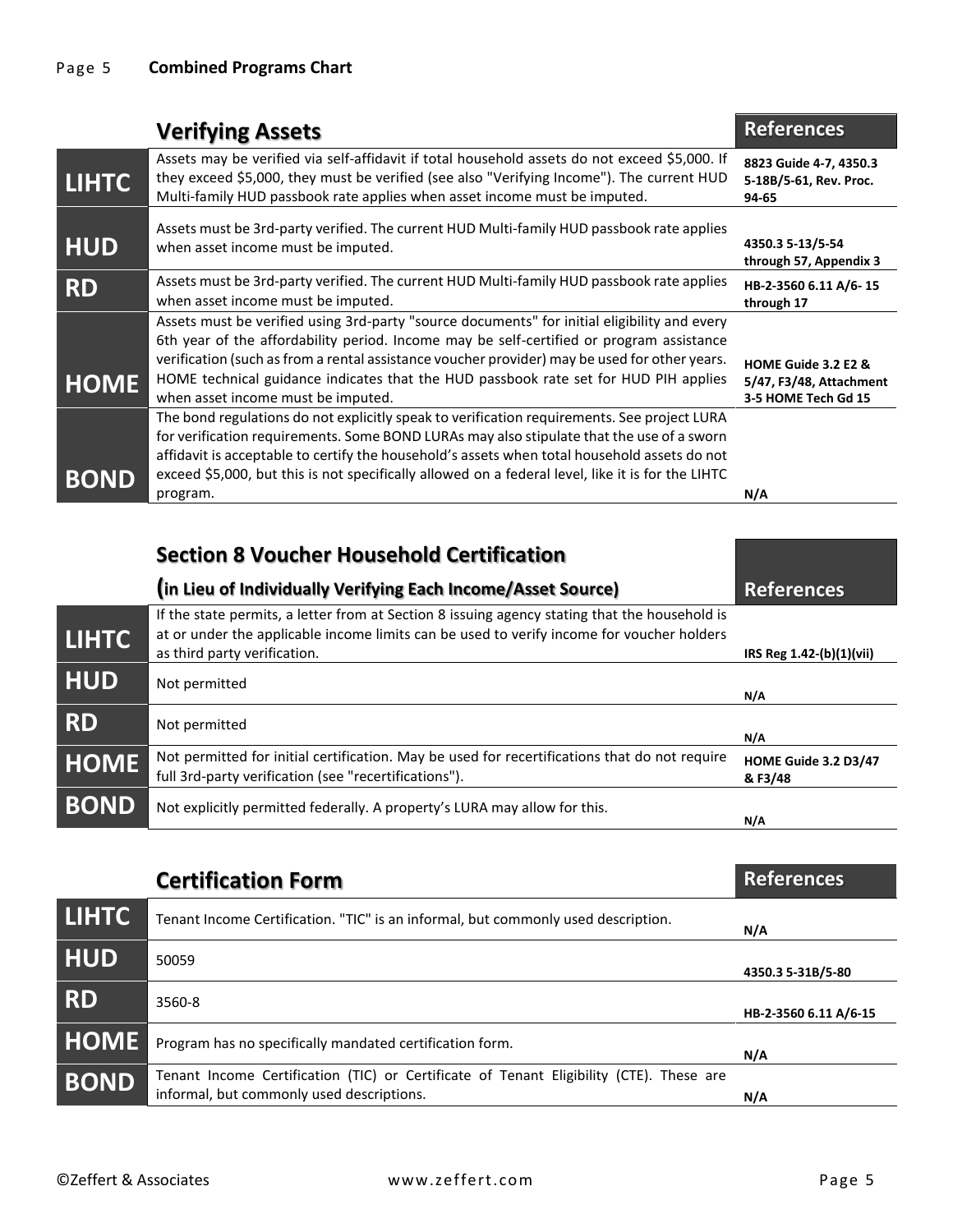## **Change in Income/Household Size References**

| There are no interim certifications in the LIHTC program. Individuals added to households<br>during a certification year are income-certified individually and their income is added to the<br>most recent TIC. The total income is then tested to determine if the available unit rule has |                                                  |
|---------------------------------------------------------------------------------------------------------------------------------------------------------------------------------------------------------------------------------------------------------------------------------------------|--------------------------------------------------|
| been triggered (see "Increases in Income"). The household is considered the same                                                                                                                                                                                                            |                                                  |
| household as long as one original member remains. Increases in income do not require a                                                                                                                                                                                                      |                                                  |
|                                                                                                                                                                                                                                                                                             | 8823 Guide 4-4                                   |
| Increases in income of \$200 a month must be reported and an interim certification                                                                                                                                                                                                          |                                                  |
| conducted. Changes in household members also trigger interim certification. Increases in<br>income do not require a household to move out.                                                                                                                                                  | HB-2-3560 6.28B/38,<br>6.30/40                   |
| Increases in income of \$100 a month must be reported and an interim certification<br>conducted. Changes in household members also trigger interim certification. Increases in                                                                                                              |                                                  |
| income above the moderate limit (low (80% AMI) limit + \$5,500) require a household to<br>move out.                                                                                                                                                                                         | HB-2-3560 6.28B/38,<br>6.30/40                   |
| The HOME program does not require interim certification. Increases in income may result                                                                                                                                                                                                     |                                                  |
| in changes to a unit's HIGH or LOW HOME status. Increases in income do not require a                                                                                                                                                                                                        | HOME Guide 3.5 &                                 |
|                                                                                                                                                                                                                                                                                             | $6/65 - 82$                                      |
| There are no interim certifications in the bond program. The regulations do not speak to                                                                                                                                                                                                    |                                                  |
| handling changes in household. Increases in income do not require a household to move                                                                                                                                                                                                       |                                                  |
| out (see "Increases in income").                                                                                                                                                                                                                                                            | N/A                                              |
|                                                                                                                                                                                                                                                                                             | household to move out.<br>household to move out. |

|              | <b>Recertification</b>                                                                                                                                                                                                                                                                                           | <b>References</b>                                                                        |
|--------------|------------------------------------------------------------------------------------------------------------------------------------------------------------------------------------------------------------------------------------------------------------------------------------------------------------------|------------------------------------------------------------------------------------------|
| <b>LIHTC</b> | Projects that are less than 100% LIHTC must recertify each household's income and student<br>status annually. 100% projects must recertify student status annually. IRS guidance is that<br>the recertifications should be conducted using an effective date of the anniversary of the<br>initial certification. | §142(d)(3)(A) (see<br>§42(g)(4), Treas.<br>Reg. 1.42-(b)(1)(vi),<br>8823 Guide chapter 5 |
| <b>HUD</b>   | Assisted households must be certified at move in and annually based on the anniversary<br>date. Interim certifications must be conducted for certain income and household changes.<br>Only income items that have changes since the annual certification need to be re-verified                                  |                                                                                          |
|              | at interim certification time.<br>Assisted households must be certified at move in and at least annually. If certain income                                                                                                                                                                                      | 4350.3 chapter 7                                                                         |
|              | and household changes occur, a new certification is conducted 3rd-party verifying all                                                                                                                                                                                                                            |                                                                                          |
| <b>RD</b>    | factors. A new certification must then be completed no later than a year from the last<br>certification.                                                                                                                                                                                                         | HB-2-3560 6.28/6-37<br>through 39                                                        |
| <b>HOME</b>  | HOME households must be certified at move in and annually. The HOME program does not<br>mandate dates for the annual cycle, allowing all recertifications to be conducted at once<br>for a year. Interim certifications are not required.                                                                        | HOME Guide 3.2F6/49                                                                      |
|              | Projects that have less than 100% of the residents meeting the minimum set-aside limits                                                                                                                                                                                                                          |                                                                                          |
| <b>BOND</b>  | must recertify each household's income and student status annually. The code does not<br>speak to this, but it appears that, as is true with LIHTC projects, 100% projects must recertify<br>student status annually for bond households.                                                                        | \$142(d)(3)(A)                                                                           |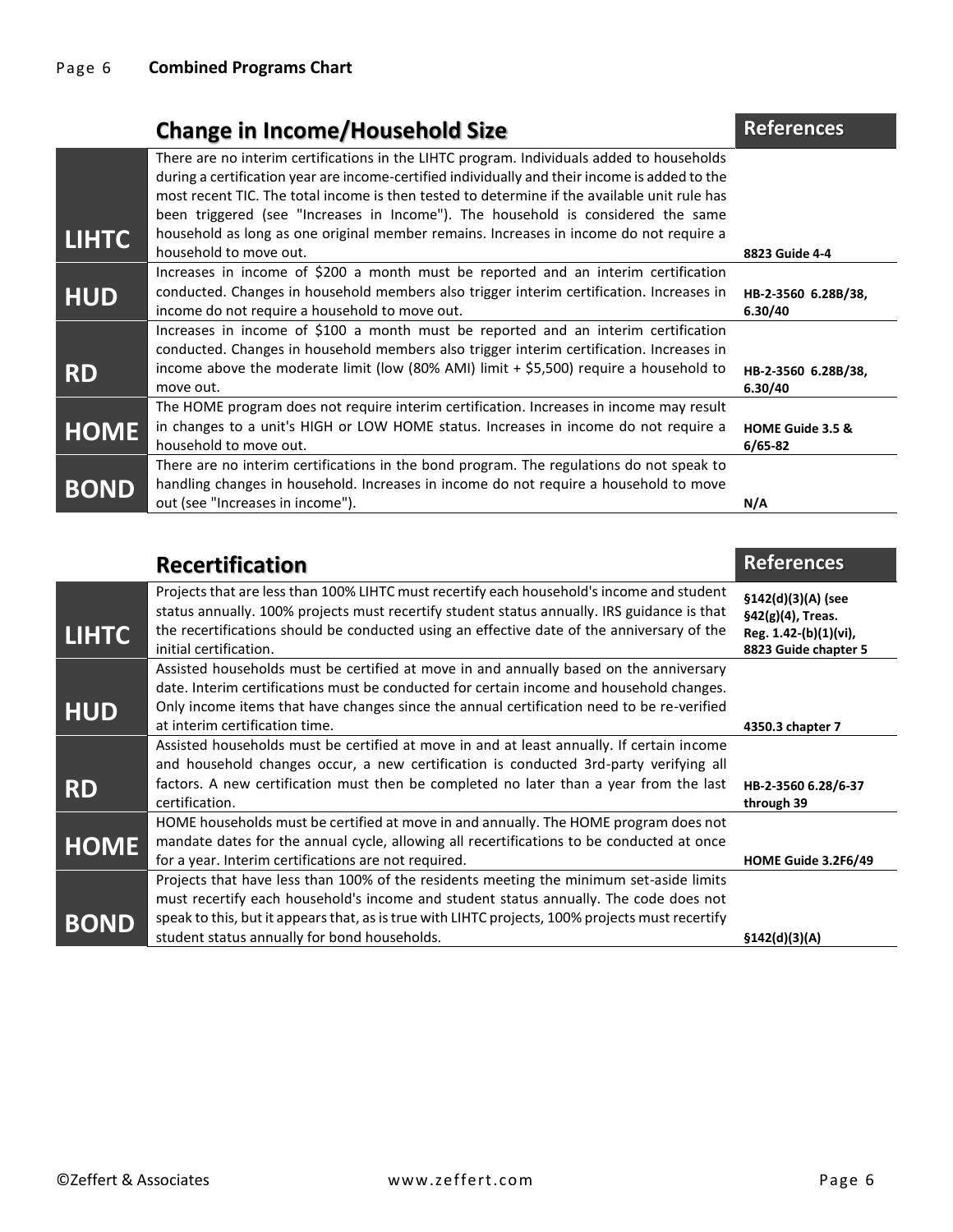|              | <b>Effective Dates</b>                                                                            | <b>References</b>            |
|--------------|---------------------------------------------------------------------------------------------------|------------------------------|
|              | Move in: Effective date is the date the tenant actually moves into the unit. Initial              |                              |
|              | Certification for in-place residents at Acq/Rehab properties: The effective date is the           |                              |
|              | date of acquisition for households that are certified within 120 days of the acquisition          |                              |
|              | date. After that time, the effective date is the date of the last signature. Recertification      |                              |
| <b>LIHTC</b> | date: Effective date is the anniversary of the effective date of the original tenant income       | 8823 Guide 4-22, 4-25,       |
|              | certification (for less than 100% LIHTC projects where recertification is required).              | $5 - 1$                      |
|              | Move in date: Effective date is the date of move-in. Initial Certification where an in-place      |                              |
|              | resident gets rental assistance: Effective date is the date that subsidy is available to be       |                              |
|              | assigned to the tenant. Interim Certification: Rent Increases reported in a timely fashion:       |                              |
|              | The effective date will be the first of the month commencing after the end of a 30 day            |                              |
|              | notice period. Rent Decreases: Effective date is the 1st of the month after the date of action    |                              |
|              | that causes the interim certification. Annual Recertification: Effective date is the first of the | 4350.3 7-5/7-6 to 8,7-       |
| <b>HUD</b>   | anniversary month of the original tenant move in or initial certification. HUD may approve        | 13/7-27&28,                  |
|              | alternative anniversary dates.                                                                    | $7 - 5C/7 - 7$               |
|              | Move in date: Effective date is the 1st of a month. If the household moves in after the 1st       |                              |
|              | of the month, the effective date is the first of the full month after the actual date of move     |                              |
| <b>RD</b>    | in. Recertification: The effective date is the anniversary of the effective date of the last      | HB-2-3560 6.28 page 6-       |
|              | certification.                                                                                    | 37 & 38                      |
|              | The HOME program does not mandate effective dates. Income certification must be                   |                              |
| <b>HOME</b>  | completed before and within 6 months of move-in. Recertification must be completed                | <b>HOME Guide 3.2 E1/46,</b> |
|              | annually, but not necessarily on the anniversary of move-in.                                      | F6/49                        |
| <b>BOND</b>  | The bond program does not mandate initial or recertification effective dates. Tax credit          |                              |
|              | rules generally are used as a model.                                                              | N/A                          |

|                       | <b>Eligibility and Increases in Income</b>                                                                                                                                                                                                                                                                                                                                                                                                                                                                                                                                                                                                                                                                             | <b>References</b>                                                                      |
|-----------------------|------------------------------------------------------------------------------------------------------------------------------------------------------------------------------------------------------------------------------------------------------------------------------------------------------------------------------------------------------------------------------------------------------------------------------------------------------------------------------------------------------------------------------------------------------------------------------------------------------------------------------------------------------------------------------------------------------------------------|----------------------------------------------------------------------------------------|
| <b>LIHTC</b>          | For less than 100% LIHTC properties, household income that is over 140% of the current<br>income limit at recertification is "over-income". Over-income households continue to<br>qualify as LIHTC households as long as the next available unit of the same or smaller size IN<br>THE BUILDING is rented to LIHTC households until the applicable fraction is restored not<br>counting the over income households. Once the applicable fraction is restored, the<br>household may be raised to market rent, but cannot be required to vacate the unit. The IRS<br>refers to this rule as the "Available Unit Rule" (AUR) or "Next Available Unit Rule" (NAUR).<br>It is also commonly referred to as the "140% rule". | §42(g)(2)(D)(ii),<br>Treas. Reg. §1.42-15,<br>8823 Guide chapter 14                    |
| <b>HUD</b>            | As household income increases, rent simply increases up to the maximum rents.<br>Households no longer receiving assistance may not be required to vacate the unit.                                                                                                                                                                                                                                                                                                                                                                                                                                                                                                                                                     | 4350.3 chapter 8                                                                       |
| <b>RD</b>             | As household income increases, rent increases up to the maximum rents. Households that<br>exceed the moderate income limits must vacate the unit.                                                                                                                                                                                                                                                                                                                                                                                                                                                                                                                                                                      | HB-2-3560 6.30/40                                                                      |
| <b>HOME</b>           | Increases in income at recertification may result in re-classification from LOW to HIGH<br>HOME rents. Rents switch to 30% of adjusted income (not to exceed market rents in the<br>area) once household income exceeds the 80% limit. LOW HOME households that exceed<br>the HOME 50% limits and HIGH HOME households that exceed the HOME 80% limits are<br>"over income". Specific actions are then mandated by the program that differs depending<br>on whether the project is "fixed" or "floating" HOME as determined in the HOME<br>agreement. For HOME/LIHTC projects, the HOME program adopts the LIHTC rent limits for<br>rent calculated using adjusted income. Increases never are grounds for eviction.   | HOME Guide 3.5 & 6/65-<br>82, Attachment<br>3-4/91 & Attachment<br>3-5/93 §92.25 3 (c) |
| <b>BOND</b>           | For properties where less than 100% of the households meet the minimum set aside limit,<br>household income that is over 140% of the current income limit at recertification is "over-<br>income". Over-income households continue to qualify as bond households as long as the<br>next available unit of the same or smaller size IN THE PROJECT is rented to a bond<br>household. For bond/LIHTC projects, this rule becomes a BUILDING rule to conform to the<br>LIHTC program.                                                                                                                                                                                                                                     | \$142(d)(3)(B) & (C)                                                                   |
| ©Zeffert & Associates | www.zeffert.com                                                                                                                                                                                                                                                                                                                                                                                                                                                                                                                                                                                                                                                                                                        | Page 7                                                                                 |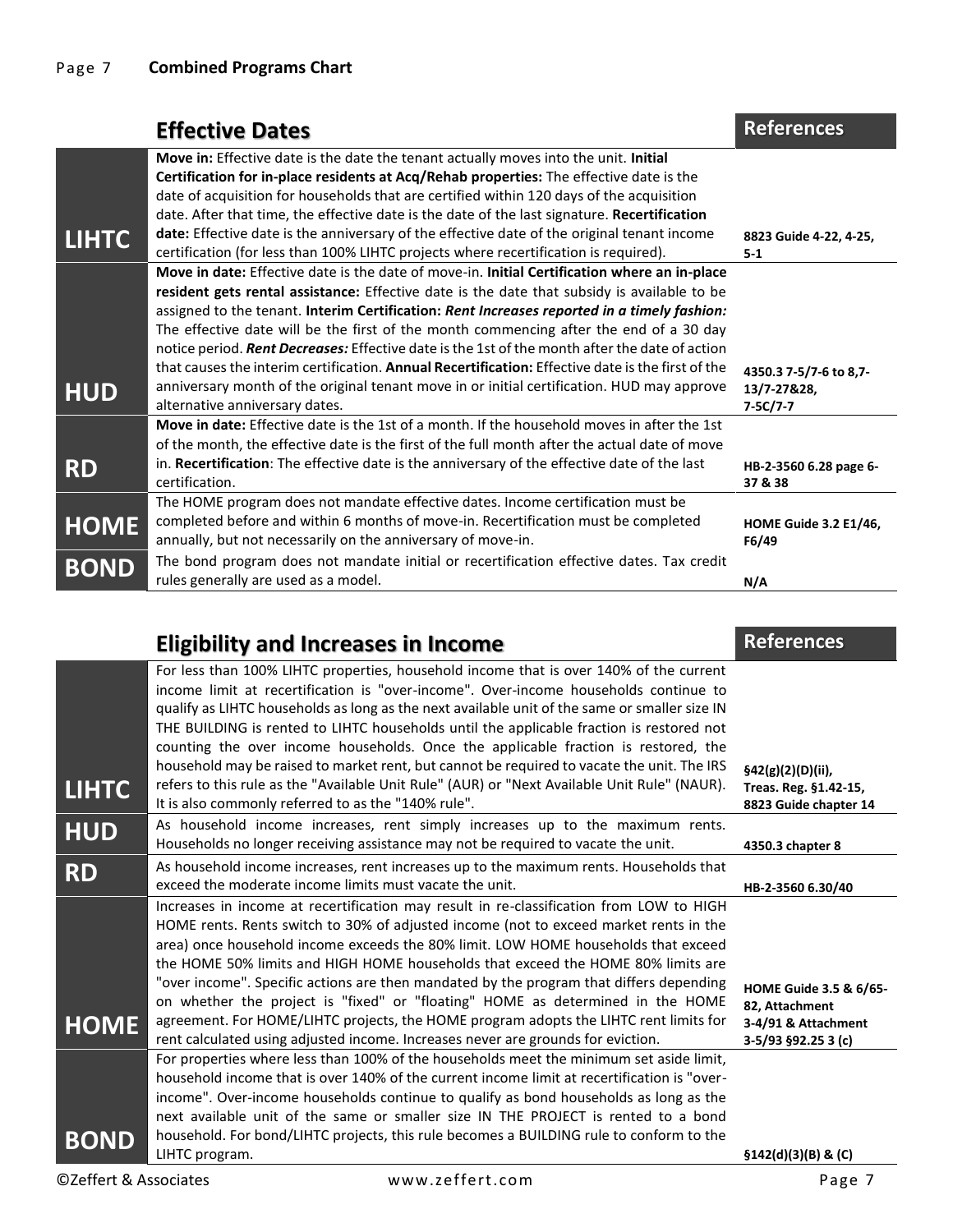|              | <b>Deductions/Allowances</b>                                                                                                                                                                                                                                                                                                                                                                                                                 | <b>References</b>                                |
|--------------|----------------------------------------------------------------------------------------------------------------------------------------------------------------------------------------------------------------------------------------------------------------------------------------------------------------------------------------------------------------------------------------------------------------------------------------------|--------------------------------------------------|
| <b>LIHTC</b> | The LIHTC program does not use deductions to income. Rent is not directly based on family<br>income.                                                                                                                                                                                                                                                                                                                                         | N/A                                              |
| <b>HUD</b>   | HUD has 5 types of deductions used to determine adjusted income and rent. Open to all<br>applicable households are: 1) dependent deduction (\$480 per dependent per year) 2) child<br>care expenses and 3) disability assistance expenses. Available to households where the<br>head or co-head is elderly or disabled are: 4) medical expenses and 5) elderly household<br>deduction (\$400 per elderly household per year).                | 4350.3 Chapter 5<br>section 2/5-40 through<br>51 |
| <b>RD</b>    | RD has the same 5 types of deductions as HUD uses to determine adjusted income and rent.<br>Open to all applicable households are: 1) dependent deduction (\$480 per dependent per<br>year) 2) child care expenses and 3) disability assistance expenses. Available to households<br>where the head or co-head is elderly or disabled are: 4) medical expenses and 5) elderly<br>household deduction (\$400 per elderly household per year). | 5.9C/5-9 through 12                              |
| <b>HOME</b>  | For households where rent is based on income, the HOME program uses HUD's 5 types of<br>deductions used to determine adjusted income and rent (see HUD in this section above).                                                                                                                                                                                                                                                               | <b>HOME Guide</b><br>Attachment 3-4/91           |
| <b>BOND</b>  | The bond program does not allow for deductions to income. Rent is not directly based on<br>family income.                                                                                                                                                                                                                                                                                                                                    | N/A                                              |

|              | <b>Transferring Households</b>                                                                                                                                                                                                                                                                                                                                                                                                                                   | <b>References</b>                                                                    |
|--------------|------------------------------------------------------------------------------------------------------------------------------------------------------------------------------------------------------------------------------------------------------------------------------------------------------------------------------------------------------------------------------------------------------------------------------------------------------------------|--------------------------------------------------------------------------------------|
| <b>LIHTC</b> | Tenants who have gone above the 140% limit at properties that are less than 100% LIHTC<br>are only allowed to transfer between units within their building. Residents who are below<br>the 140% limits at these projects, and all tenants at a 100% project, may transfer between<br>buildings (as defined by form 8609s) without having to qualify at current income limits.<br>When tenants transfer between units within a project the units "switch status". | <b>Treas. Reg. 1.42-</b><br>15(d), Rev. Rul. 2004-82,<br>Q&A #8, 8825 Guide 4-<br>24 |
| <b>HUD</b>   | Eligibility is determined at the time of entrance to the project. Transfers are allowed<br>between buildings within a project without requalifying at current income limits.<br>Households that overcrowd or under occupy a unit may be required to move to an<br>appropriately sized unit or stay and pay contract rent, if an appropriate unit is available.<br>The anniversary date remains based on the original move-in date to the property.               | 4350.3 chapter 7<br>section 3                                                        |
| <b>RD</b>    | Transfers are allowed between buildings. Households that are under or over-housed in a<br>unit may be required to move to an appropriately sized unit, if available. If an appropriate<br>unit is not available, tenancy will be terminated. A full recertification is done at transfer,<br>and the transfer date becomes the new anniversary date.                                                                                                              | HB-2-3560 6.21/6-31,<br>$6.30A/6-41$                                                 |
| <b>HOME</b>  | HUD guidance does not discuss unit transfers. Units never change designation in a "fixed"<br>HOME property.                                                                                                                                                                                                                                                                                                                                                      | N/A                                                                                  |
| <b>BOND</b>  | Bond rules do not discuss unit transfers.                                                                                                                                                                                                                                                                                                                                                                                                                        | N/A                                                                                  |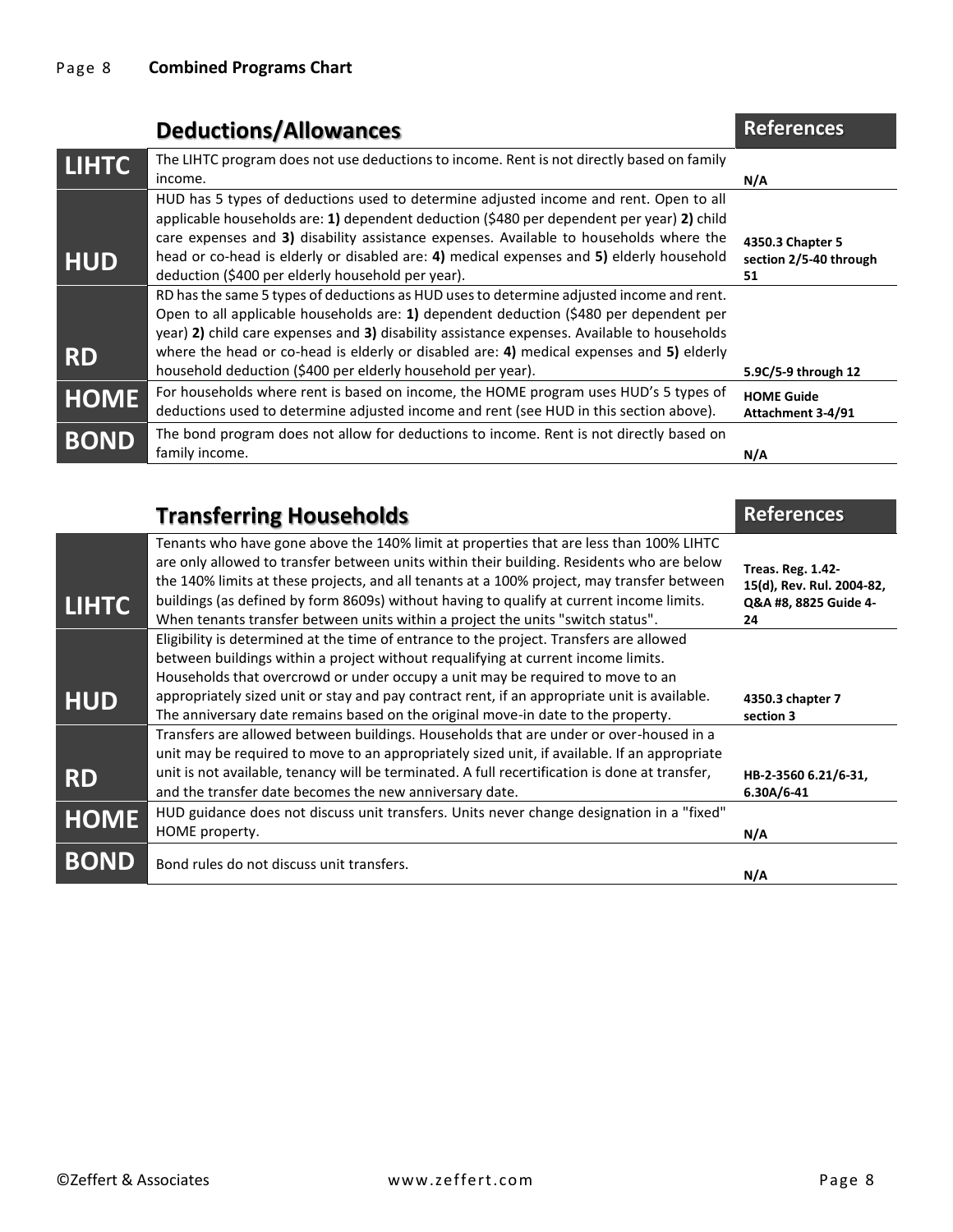|              | <b>Subsidy and Rent Limits</b>                                                                                                                                                                                                                                                                                                                                                    | <b>References</b>                                      |
|--------------|-----------------------------------------------------------------------------------------------------------------------------------------------------------------------------------------------------------------------------------------------------------------------------------------------------------------------------------------------------------------------------------|--------------------------------------------------------|
| <b>LIHTC</b> | Subsidy from Section 8 and similar programs is not included in rent when determining<br>compliance with gross rent requirements. Tenant rent may exceed the LIHTC max rents<br>for tenants who are receiving assistance and whose income has increased. Tenant rents<br>may also exceed the LIHTC limit for households receiving RD assistance for which RD<br>"overage" is paid. | $\frac{542(g)(2)(B)(i)}{8(g)(i)}$<br>8823 Guide 11-5&6 |
| <b>HUD</b>   | Not applicable.                                                                                                                                                                                                                                                                                                                                                                   | N/A                                                    |
| <b>RD</b>    | Not applicable.                                                                                                                                                                                                                                                                                                                                                                   | N/A                                                    |
| <b>HOME</b>  | Subsidy is included in rent when determining compliance with HOME rent requirements.<br>There is an exception for project-based subsidy in LOW HOME units where tenants pay<br>30% of their income toward rent. For these units the full subsidy program rents may be<br>collected.                                                                                               | HOME Guide 3.3C/54                                     |
| <b>BOND</b>  | The bond program does not impose rent requirements.                                                                                                                                                                                                                                                                                                                               | N/A                                                    |
|              | aancwallA vtilitl                                                                                                                                                                                                                                                                                                                                                                 | <b>References</b>                                      |

|              | <b>UTHILA HILOWATICES</b>                                                                                                                                                                                                                                                                                                                   | ngigigi uga                                                                 |
|--------------|---------------------------------------------------------------------------------------------------------------------------------------------------------------------------------------------------------------------------------------------------------------------------------------------------------------------------------------------|-----------------------------------------------------------------------------|
| <b>LIHTC</b> | Projects with RHS or HUD funding use the UA for those programs. There are 5 additional<br>choices for other properties. The UA for voucher holding households is the UA that their<br>rent calculation is based on.                                                                                                                         | Treas. Reg. 1.42-10,<br>8823 Guide Chapter<br>18                            |
| <b>HUD</b>   | UA for a property is calculated based on HUD policy.                                                                                                                                                                                                                                                                                        | N/A                                                                         |
| <b>RD</b>    | UA for a property is calculated based on RHS policy.                                                                                                                                                                                                                                                                                        | N/A                                                                         |
| <b>HOME</b>  | The PJ establishes a UA. With the 2013 Change in HOME regs, UAs provided by Public<br>Housing Authorities are no longer acceptable. UAs must now be project specific and use<br>the HUD Utility Model or other method based on actual utilities at a property (only<br>applicable to HOME projects committed funds after January 24, 2015). | <b>HOME Guide 3.3D/55 24</b><br>CFR 92.252 (d) CPD<br><b>HOME FAQ 11-13</b> |
| <b>BOND</b>  | The bond program does not impose rent limits, a utility allowance is irrelevant. The LURA<br>may impose further rent restrictions.                                                                                                                                                                                                          | N/A                                                                         |

|              | <b>Rent Limits</b>                                                                                                                                                                                         | <b>References</b>                            |
|--------------|------------------------------------------------------------------------------------------------------------------------------------------------------------------------------------------------------------|----------------------------------------------|
| <b>LIHTC</b> | Rent limits are calculated based on income limits. As income limits never go down for a<br>specific property from year to year, neither do rent limits. They assume an imputed 1.5<br>persons per bedroom. | § 42 (g)(2)(C), 8823<br>Guide 11-2 Example 1 |
| <b>HUD</b>   | Market (or contract) rents are calculated for a specific property and will be spelled out in<br>regulatory and HAP agreements.                                                                             | N/A                                          |
| <b>RD</b>    | Basic and market rents are calculated for a specific property and will be spelled out in<br>regulatory and other agreements.                                                                               | N/A                                          |
| <b>HOME</b>  | HUD publishes the HOME HIGH and LOW rent limits. The 2013 HOME regulation requires<br>that PJs explicitly approve all rents annually at HOME projects that they monitor.                                   | <b>HOME Guide 3.3/51-56</b><br>§92.252(f)(2) |
| <b>BOND</b>  | The bond program does not have rent limits. Specific LURAs may impose limits.                                                                                                                              | N/A                                          |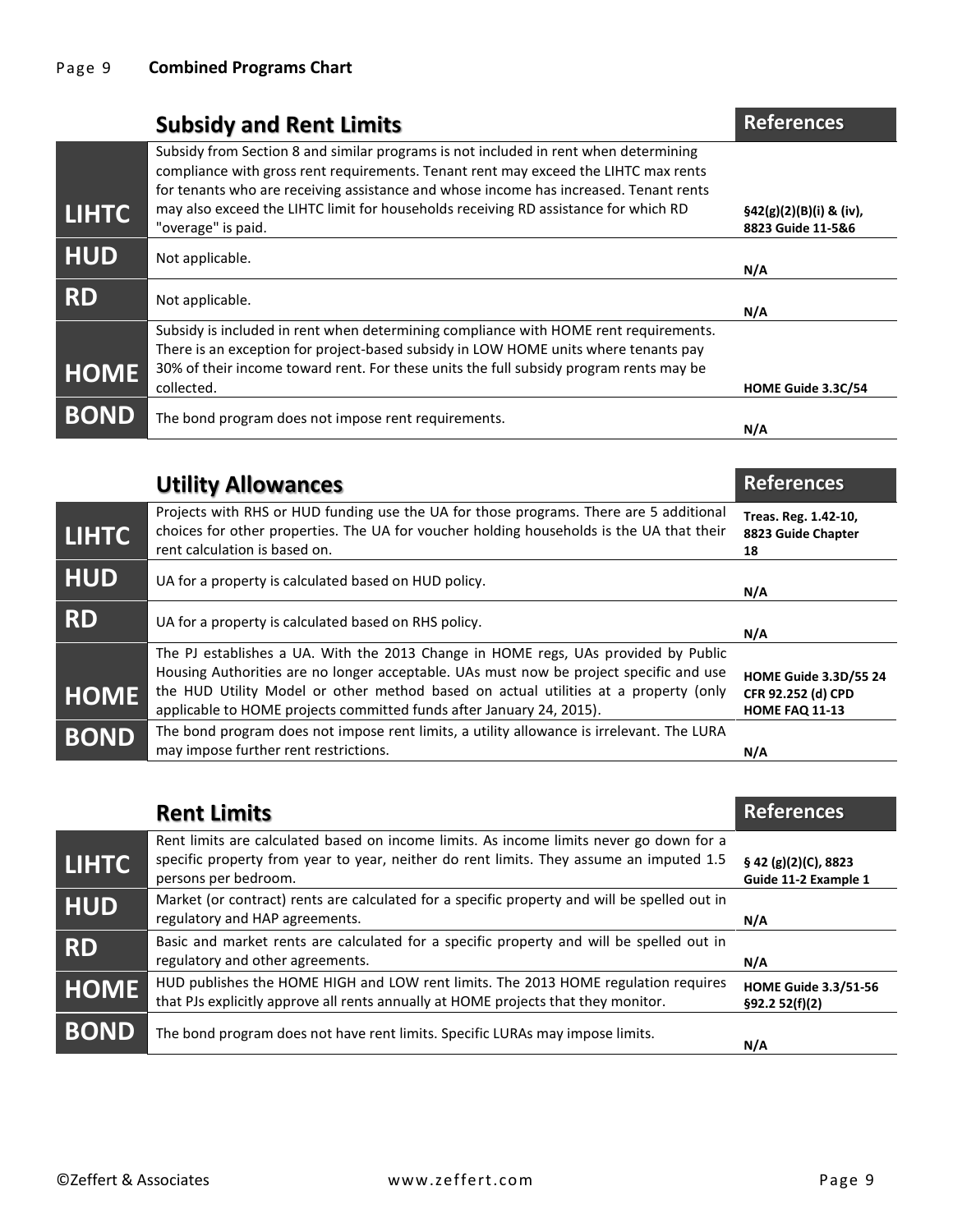#### **Handbook Guidance (4350.3, HB-2-3560, Section 42 etc.) References**

|              | Legal authority and formal guidance: Internal Revenue Code §42, Treasury Regulation<br>(Treas. Reg. 1.42-(1-17)), various revenue rulings (Rev. Rul.), revenue procedures (Rev.<br>Proc.), IRS Notices and others. Other Guidance: "The Guide for Completing Form 8823, Low- |                                                               |
|--------------|------------------------------------------------------------------------------------------------------------------------------------------------------------------------------------------------------------------------------------------------------------------------------|---------------------------------------------------------------|
| <b>LIHTC</b> | Income Housing Credit Agencies Report of Noncompliance or Building Disposition" (8823<br>Guide). Newsletters, Private Letter Rulings (PLRs).                                                                                                                                 | Available online at<br>www.irs.gov                            |
| <b>HUD</b>   | Formal guidance: HUD Handbook 4350.3 - "Occupancy Requirements of Subsidized<br><b>Multifamily Housing Programs"</b>                                                                                                                                                         | Available online at<br>www.hud.gov                            |
| <b>RD</b>    | <b>Formal guidance:</b> HB-2-3560 - "Multi-Family Housing Asset Management Handbook"                                                                                                                                                                                         | Available online at<br>www.rurdev.usda.gov/<br>Handbooks.html |
| <b>HOME</b>  | Formal guidance: 24 CFR Part 92. HUD, "Compliance in HOME Rental Projects: A Guide for<br>Property Owners" (HOME Guide)                                                                                                                                                      | Available online at<br>www.hud.gov                            |
| <b>BOND</b>  | Legal authority and formal guidance: Internal Revenue Code §142, various revenue rulings<br>(Rev. Rul.), revenue procedures (Rev. Proc.), IRS Notices and others.                                                                                                            | Available online at<br>www.irs.gov                            |

# **Vacancies References References** Vacant units may be counted as LIHTC units as long as **1)** the last resident was LIHTC-

| <b>LIHTC</b> | qualified, 2) the unit is made ready in a reasonable time and 3) the owner can demonstrate<br>that the vacant LIHTC units were marketed before any units of the same size or smaller in<br>the project were rented to non-LIHTC households. The IRS refers to this as the "Vacant Unit"<br>Rule" (VUR).                                                          | <b>Treas. Reg. 1.42-</b><br>5(c)(1)(ix), Rev. Rul.<br>2004-82, Q&A #9,<br>8823 Guide chapter 15 |
|--------------|------------------------------------------------------------------------------------------------------------------------------------------------------------------------------------------------------------------------------------------------------------------------------------------------------------------------------------------------------------------|-------------------------------------------------------------------------------------------------|
| <b>HUD</b>   | Vacancies that are not excessive in number or duration have no direct impact on program<br>compliance.                                                                                                                                                                                                                                                           | N/A                                                                                             |
| <b>RD</b>    | Vacancies that are not excessive in number or duration have no direct impact on program<br>compliance.                                                                                                                                                                                                                                                           | N/A                                                                                             |
| <b>HOME</b>  | Vacancies that are not excessive in number or duration have no direct impact on program<br>compliance. Per the 2013 regulation change, HOME units that are not rented within 6<br>months of project completion create a concern with HUD. After 18 months, the HOME<br>funds will need to be paid back for units that have not housed HOME qualified households. | \$92.525                                                                                        |
| <b>BOND</b>  | Vacant units previously occupied by a qualified household remains qualified until the next<br>household moves in and then the qualification is re-determined.                                                                                                                                                                                                    | IRS Reg. 103.8 (b)(5)(ii)                                                                       |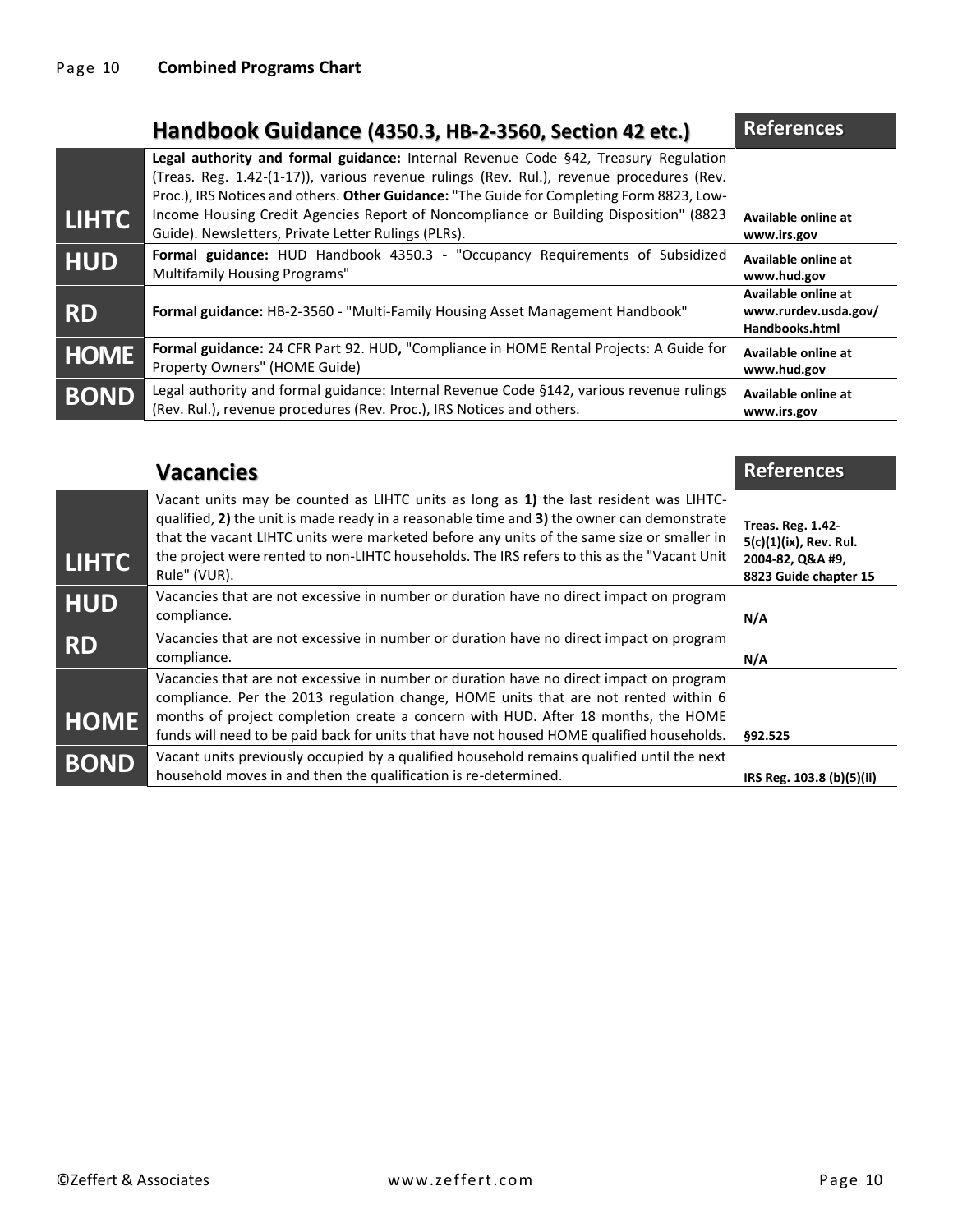|              | <b>Units in Program (Minimum Set-Aside)</b>                                                                                                                                                                                                                                                                                                                                                                                                                                                                                                                                            | <b>References</b>                                                                                                        |
|--------------|----------------------------------------------------------------------------------------------------------------------------------------------------------------------------------------------------------------------------------------------------------------------------------------------------------------------------------------------------------------------------------------------------------------------------------------------------------------------------------------------------------------------------------------------------------------------------------------|--------------------------------------------------------------------------------------------------------------------------|
| <b>LIHTC</b> | Properties must meet one of 3 "minimum set-asides": 20-50, 40-60 or 25-60 (New York City<br>projects only). The first number represents the percentage of units at the project that must<br>be LIHTC (i.e. 20% at a 20-50 project) and the next represents the income and rent limit for<br>all LIHTC units at that type of property (50% MTSP limits at a 20-50 project). This is a<br>MINIMUM. Actual tax benefits claimed will be based on the number of units actually<br>occupied by LIHTC households (the applicable fraction).                                                  | $\S42(g)(1)$ , 8823 Guide<br>chapter 10, IRS form<br>8609(s) line 10C (for the<br><b>MSA</b> for a specific<br>property) |
| <b>HUD</b>   | Number of units in-program will be determined based on the regulatory agreement and<br>program type.                                                                                                                                                                                                                                                                                                                                                                                                                                                                                   | N/A                                                                                                                      |
| <b>RD</b>    | Number of units in-program will be determined based on the regulatory agreement and<br>program type.                                                                                                                                                                                                                                                                                                                                                                                                                                                                                   | N/A                                                                                                                      |
| <b>HOME</b>  | The number of HOME units are determined based on the amount of HOME funding<br>proportionate to project cost. If there are 5 or more HOME units, at least 20% of them must<br>be "LOW" HOME rent units for very-low income households. The remainder may be HIGH<br><b>HOME</b> units.                                                                                                                                                                                                                                                                                                 | <b>HOME Guide 1.8/7</b>                                                                                                  |
| <b>BOND</b>  | Properties must meet one of 3 "minimum set-asides": 20-50, 40-60 or 25-60 (New York City<br>projects only). The first number represents the percentage of units at the project that must<br>be LIHTC (i.e. 20% at a 20-50 project) and the next represents the income rent limit for all<br>LIHTC units at that type of property (50% MTSP limits at a 20-50 project). This is a<br>MINIMUM. Federal bond rules only apply to the units meeting the minimum set-aside.<br>During lease-up, the set-aside must be met among all occupied units once a project reaches<br>10% occupancy. | §142(d)(1) Rev. Proc. 04-<br>39                                                                                          |

|              | <b>Initial Lease Term</b>                                                                                                                                                                                                                                                                                                                                                                                           | <b>References</b>                                                                |
|--------------|---------------------------------------------------------------------------------------------------------------------------------------------------------------------------------------------------------------------------------------------------------------------------------------------------------------------------------------------------------------------------------------------------------------------|----------------------------------------------------------------------------------|
| <b>LIHTC</b> | The initial lease term must be at least 6 months. It cannot be terminated for other than<br>good cause.                                                                                                                                                                                                                                                                                                             | 8823 Guide chapter 20                                                            |
| <b>HUD</b>   | The initial lease term must be at least 12 months. HUD mandates specific lease formats.<br>They cannot be terminated or nonrenewal for other than good cause.                                                                                                                                                                                                                                                       | 4350.3 chapter 6,<br><b>Appendix 4 A-G</b>                                       |
| <b>RD</b>    | The initial lease term must cover a year. Owner-developed, the lease must be certified by<br>an attorney and approved by RD.                                                                                                                                                                                                                                                                                        | HB-2-3560 Attachment<br>6-E & 6-F                                                |
| <b>HOME</b>  | The initial lease term must be at least 12 months, unless a lesser term is agreed upon. In no<br>case can it be less than 30 days. The program does not mandate a specific lease, but it<br>forbids 8 specific lease clauses. The PJ must approve the lease used. Leases cannot be<br>terminated or non-renewed for other than good cause. The 2013 HOME regs change added<br>an additional, 9th prohibited clause. | HOME Guide 4.3B/103<br>through 106,<br><b>Attachment 4-1 24 CFR</b><br>92.253(b) |
| <b>BOND</b>  | The bond program does not directly speak to leases.                                                                                                                                                                                                                                                                                                                                                                 | N/A                                                                              |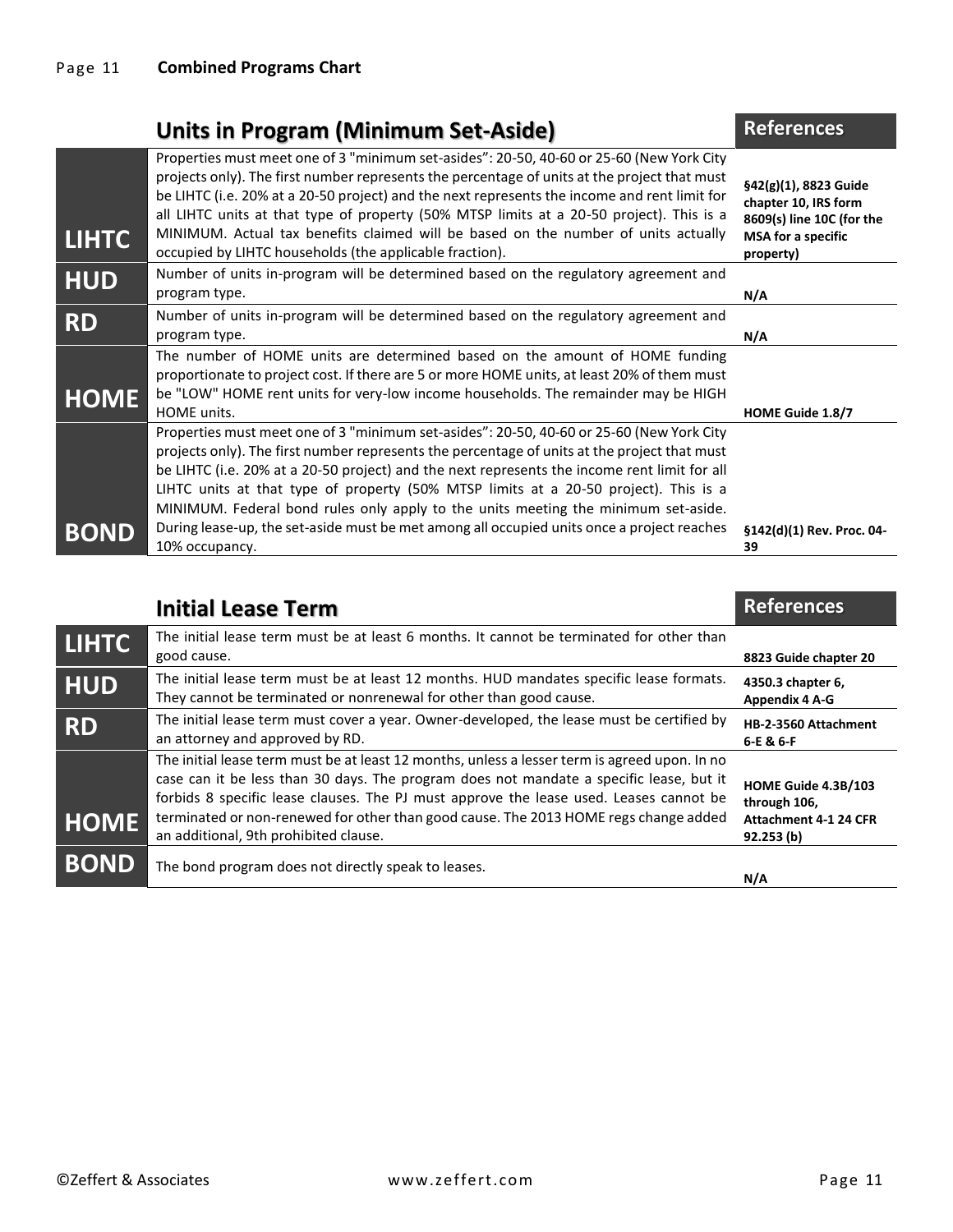|              | <b>Period in Program</b>                                                                                                                                                                                                                                                                                                                                                                                                                                                                                                                                                             | <b>References</b>                                         |
|--------------|--------------------------------------------------------------------------------------------------------------------------------------------------------------------------------------------------------------------------------------------------------------------------------------------------------------------------------------------------------------------------------------------------------------------------------------------------------------------------------------------------------------------------------------------------------------------------------------|-----------------------------------------------------------|
| <b>LIHTC</b> | Most tax benefits are claimed over a 10 year "credit period". For a 15-year "compliance"<br>period", all IRS rules must be followed, and tax benefits may be disallowed or recaptured.<br>Since 1990, an agreement must be in place with the state HFA that extends the program an<br>additional 15 years (often called an "extended use agreement"). This makes the "extended<br>use period" a total of 30 years.                                                                                                                                                                   | §42(i)(1), (f)(1),<br>(h)(6)(D), 8823 Guide<br>chapter 16 |
| <b>HUD</b>   | Financing arrangements, program type and regulatory agreements will establish<br>compliance periods.                                                                                                                                                                                                                                                                                                                                                                                                                                                                                 | N/A                                                       |
| <b>RD</b>    | Financing arrangements, program type and regulatory agreements will establish<br>compliance periods.                                                                                                                                                                                                                                                                                                                                                                                                                                                                                 | N/A                                                       |
| <b>HOME</b>  | HOME properties have an "affordability period". The affordability period can be 5, 10, 15,<br>or 20 years, depending on the type of HOME project and the average per unit HOME<br>investment. It will be defined in the HOME agreement.                                                                                                                                                                                                                                                                                                                                              | HOME Guide 7.1/7                                          |
| <b>BOND</b>  | A bond project has a "qualified project period". This is the period beginning on the Bond<br>Issuance Date and ending on the <b>later</b> of (a) the date which is 15 years after the date on<br>which at least fifty percent (50%) of the residential units in the Project are the first<br>occupied, (b) the first day on which no tax-exempt private activity bond issued with respect<br>to the Project is outstanding, or (c) the date on which any assistance provided with respect<br>to the Project under the Section 8 of the United States Housing Act of 1937 terminates. |                                                           |
|              | Note that at least 15 years is involved.                                                                                                                                                                                                                                                                                                                                                                                                                                                                                                                                             | \$142(d)(2)(A)                                            |

|              | <b>Residency Application Fees</b>                                                                                                                                                                                                          | <b>References</b>                                    |
|--------------|--------------------------------------------------------------------------------------------------------------------------------------------------------------------------------------------------------------------------------------------|------------------------------------------------------|
| <b>LIHTC</b> | Application fees may be charged to cover the actual cost of checking a prospective tenant's<br>income, credit history, and landlord references.<br>The fee is limited to recovery of the actual out-of-pocket costs.                       | 8823 Guide 11-3                                      |
| <b>HUD</b>   | Owners may not charge application fees or require applicants to reimburse them for the<br>cost of screening.                                                                                                                               | 4350.3 4-7E2/4-22                                    |
| <b>RD</b>    | Application fees are discouraged, but when used, any fee charged to an applicant must be<br>limited to the cost of actual services incurred for obtaining necessary information<br>associated with completing a tenant certification.      | HB-2-3560 6.18B/6-27                                 |
| <b>HOME</b>  | All mandatory fees, if allowed, must be approved by the PJ. The 2013 revision of the<br>regulation requires that fees must not create an undue burden on low-income households,<br>and that those charged must be reasonable or customary. | Home Guide 3.3D4/55<br>HOME Regs 2013<br>§ 92.214(b) |
| <b>BOND</b>  | Application fees are not addressed in the federal tax code or guidance.                                                                                                                                                                    | N/A                                                  |

|              | <b>Criminal Background Checks</b>                                                                                                                                                                                                                                                                    | <b>References</b>                         |
|--------------|------------------------------------------------------------------------------------------------------------------------------------------------------------------------------------------------------------------------------------------------------------------------------------------------------|-------------------------------------------|
| <b>LIHTC</b> | The program does not speak to specific background checks, but guidance allows for criminal<br>background checks.                                                                                                                                                                                     | 8823 Guide 8-5                            |
| <b>HUD</b>   | Owners must develop screening and occupancy restrictions for those with certain violent<br>or drug-related criminal pasts. New move-ins of persons subject to lifetime sex offender<br>registration is prohibited. Each new move-in must be checked against a national registry<br>of sex offenders. | 4350.3 4-7B2/4-18,<br>$C/4-19$ through 21 |
| <b>RD</b>    | Owners may, but are not required to, screen for criminal background.                                                                                                                                                                                                                                 | HB-2 3560 6.19/6-29                       |
| <b>HOME</b>  | The program does not speak to specific background checks, but guidance allows for criminal<br>background checks.                                                                                                                                                                                     | <b>HOME Guide Exhibit 4-</b><br>1/102     |
| <b>BOND</b>  | The program does not speak to specific background checks.                                                                                                                                                                                                                                            | N/A                                       |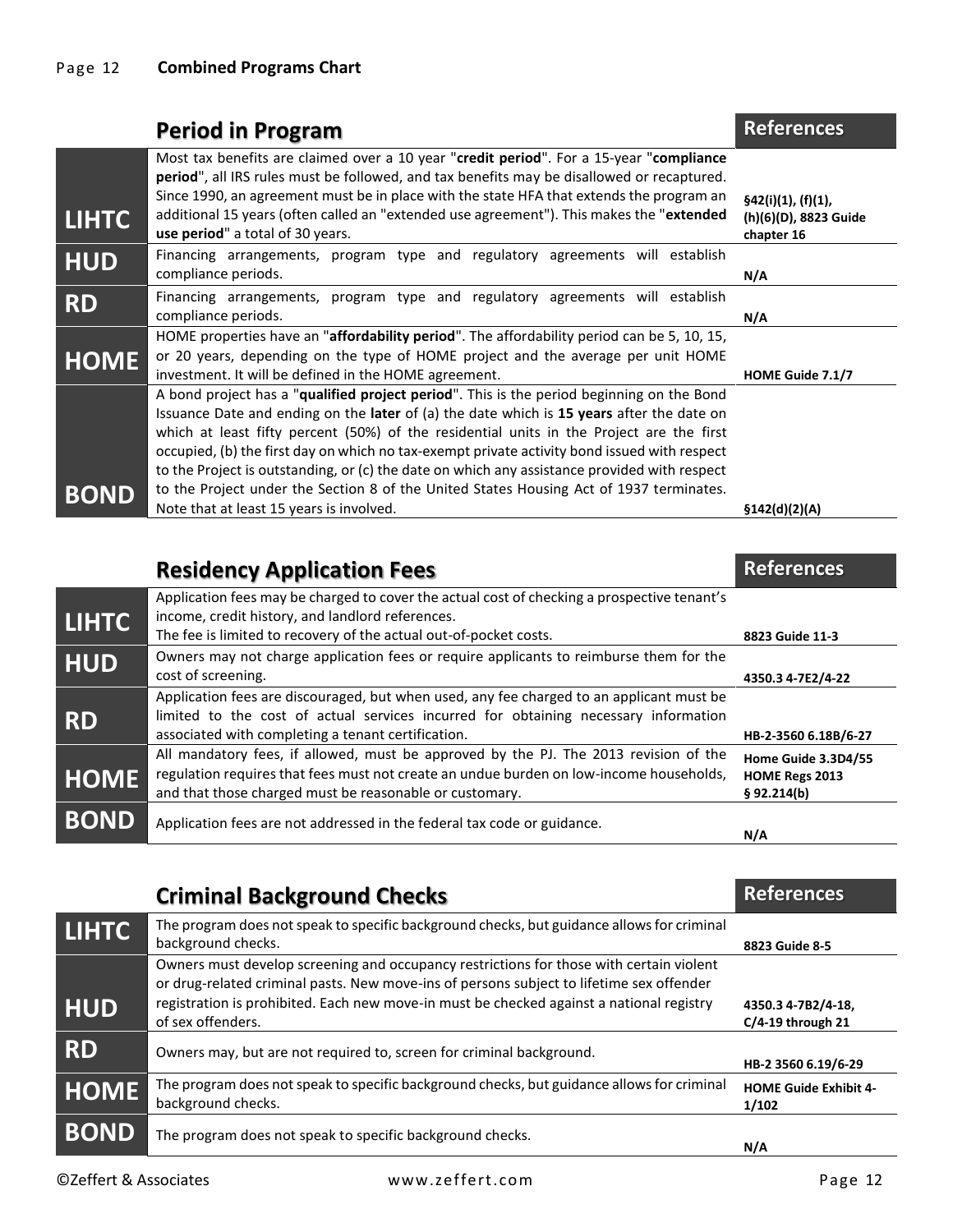|              | <b>Release of Information Forms</b>                                                                                                           | <b>References</b>       |
|--------------|-----------------------------------------------------------------------------------------------------------------------------------------------|-------------------------|
| <b>LIHTC</b> | There is no specific form mandated federally.                                                                                                 | N/A                     |
| <b>HUD</b>   | HUD has a packet that must be signed by the applicant or resident at initial and annual<br>certifications. This includes the 9887 and 9887-A. | 4350.3 3-11 / 3-23 & 24 |
| <b>RD</b>    | There is no specific form mandated federally, but an owner is required to develop one.                                                        | HB-2-3560 6.11 2/6-17   |
| <b>HOME</b>  | There is no specific form mandated federally.                                                                                                 | N/A                     |
| <b>BOND</b>  | There is no specific form mandated federally.                                                                                                 | N/A                     |

|              | <b>Citizenship</b>                                                                                                                                                                                                                                                                                                                                                     | <b>References</b>                                                                       |
|--------------|------------------------------------------------------------------------------------------------------------------------------------------------------------------------------------------------------------------------------------------------------------------------------------------------------------------------------------------------------------------------|-----------------------------------------------------------------------------------------|
| <b>LIHTC</b> | Code does not impose any citizenship requirements. An owner may, but is not required to,<br>choose to implement restrictions relating to noncitizens.                                                                                                                                                                                                                  | 8823 Guide 13-2                                                                         |
| <b>HUD</b>   | Only U.S. citizens or eligible noncitizens may receive assistance under most HUD programs.<br>Each person must sign an affidavit as to their citizenship status. Noncitizens must provide<br>documentation as to their status and it will be verified through DHS' SAVE internet-based<br>system. Assistance will be pro-rated for families with non-eligible members. | 4350.3 3-5F/3-4, 3-<br>12/3-25 through 39,<br><b>Exhibit 3-5 "Sample</b><br>Citizenship |
| <b>RD</b>    | RD regulations state that a resident must be a United States citizen or qualified alien.<br>Practical guidance is pending from RD on how management is to ensure this, however.                                                                                                                                                                                        | §3560.152(a)(1)                                                                         |
| <b>HOME</b>  | The HOME regs and guidance do not speak to citizenship requirements.                                                                                                                                                                                                                                                                                                   | N/A                                                                                     |
| <b>BOND</b>  | The bond regs and guidance do not speak to citizenship requirements.                                                                                                                                                                                                                                                                                                   | N/A                                                                                     |

|              | Race/Ethnicity                                                                                                                                                                                                                                                                                | <b>References</b>                                                                 |
|--------------|-----------------------------------------------------------------------------------------------------------------------------------------------------------------------------------------------------------------------------------------------------------------------------------------------|-----------------------------------------------------------------------------------|
| <b>LIHTC</b> | Among other information, race and ethnicity information for each household must be<br>reported by the HFA to HUD. The HFA must establish data collection and reporting<br>procedures.                                                                                                         | The Housing and<br><b>Economic Recovery Act</b><br>of 2008 (HERA) section<br>2835 |
| <b>HUD</b>   | Applicants must be given the option of completing HUD form HUD-27061-H - "Race and<br>Ethnic Data Reporting Form". They must not be required to complete it and management<br>should not complete the form in behalf of the applicant. This data should not be placed on<br>the waiting list. | 4350.3 2-11A/2-10, 4-<br>14A4/4-34, Exhibit 4-3,<br>4-16D4/4-42                   |
| <b>RD</b>    | Owner designed application forms must ask for certain data, including race and ethnicity.<br>If the applicant does not supply information, management is required to complete it based<br>on observation. This data is to be placed on the waiting list.                                      | HB-2-3560 6.18A/6-25<br>through 6-27, Exhibit 6-<br>$5/6 - 26$                    |
| <b>HOME</b>  | Since the success of affirmative marketing efforts must be evaluated by the PJ each year,<br>there is generally a practical need to collect household race and ethnicity data as part of<br>the application process.                                                                          | HOME Guide 4.2B5/99                                                               |
| <b>BOND</b>  | The bond program has no race or ethnicity data gathering or reporting requirements.                                                                                                                                                                                                           | N/A                                                                               |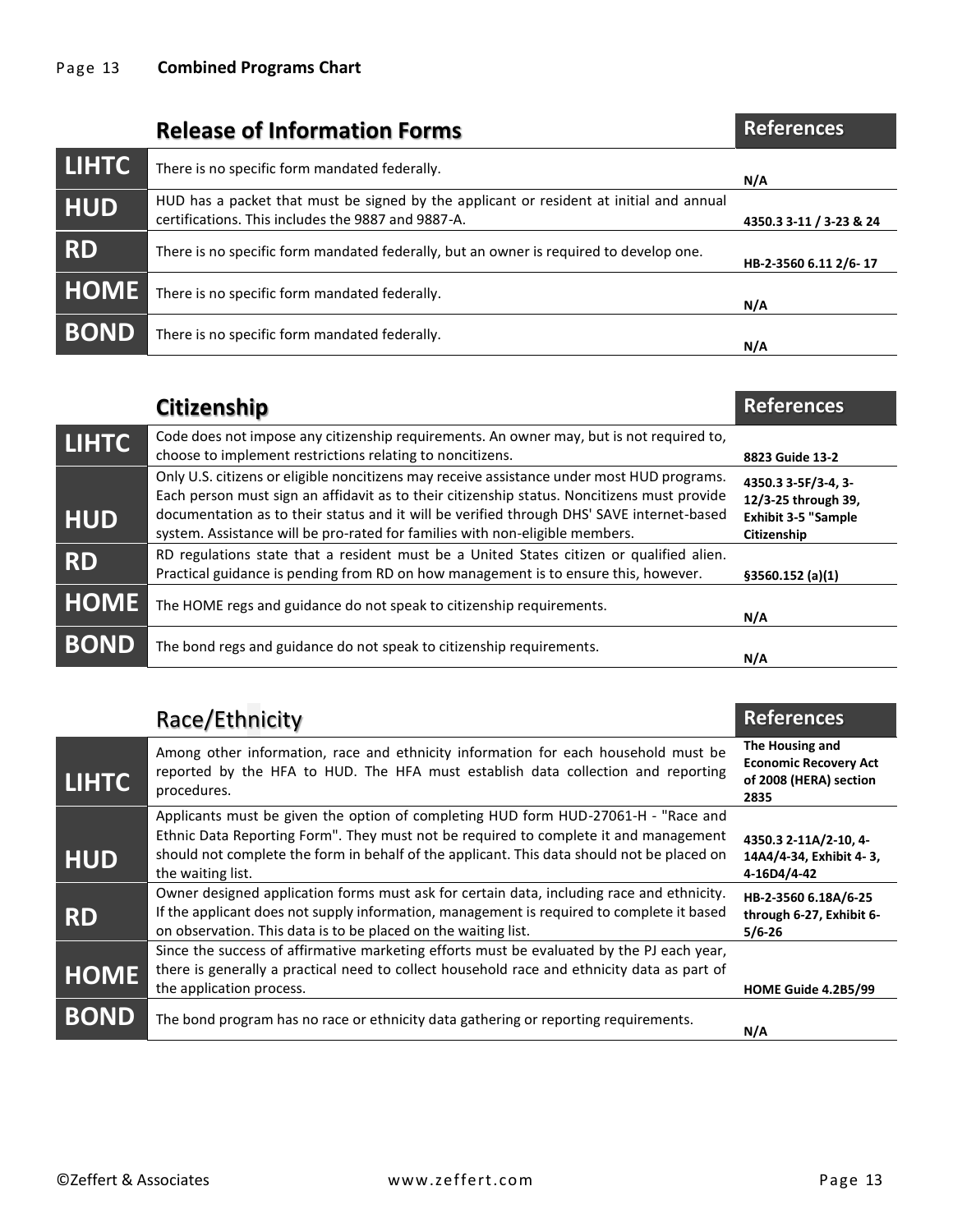|              | <b>Affirmative Marketing</b>                                                                                                                                                                                                     | <b>References</b>                                                                                  |
|--------------|----------------------------------------------------------------------------------------------------------------------------------------------------------------------------------------------------------------------------------|----------------------------------------------------------------------------------------------------|
| <b>LIHTC</b> | Affirmative marketing is not addressed in the federal LIHTC code or guidance.                                                                                                                                                    | N/A                                                                                                |
| <b>HUD</b>   | HUD requires having an Affirmative Fair Housing Marketing (AFHM) Plan in place, using<br>HUD form 935.2A. It must be updated at least every 5 years and approved by HUD or CA.                                                   | <b>HUD</b> form and<br>instructions can be<br>downloaded at<br>www.HUD.gov                         |
| <b>RD</b>    | RD requires having an Affirmative Fair Housing Marketing (AFHM) Plan in place, using HUD<br>form 935.2A. It must be approved by RD.                                                                                              | HB-2-3560 6.17/6-25,<br><b>HUD</b> form and<br>instructions can be<br>downloaded at<br>www.HUD.gov |
| <b>HOME</b>  | HOME does not require a specific affirmative marketing plan format, but a PJ must establish<br>affirmative marketing procedures and ensure that an owner has an affirmative marketing<br>plan in place, and that it is followed. | HOME 4.2B/98&99                                                                                    |
| <b>BOND</b>  | Affirmative marketing is not addressed in the federal tax code or guidance.                                                                                                                                                      | N/A                                                                                                |

|              | <b>Online System Used by Program</b>                                                                        | <b>References</b> |
|--------------|-------------------------------------------------------------------------------------------------------------|-------------------|
| <b>LIHTC</b> | None at federal level. State HFAs may have online systems.                                                  | N/A               |
| <b>HUD</b>   | Tenant Rental Assistance Certification System (TRACS), with Enterprise Income Verification<br>(EIV) system. | N/A               |
| <b>RD</b>    | Management Agent Interactive Network (MINC).                                                                | N/A               |
| <b>HOME</b>  | The PJ uses the Integrated Disbursement and Information System (IDIS).                                      | N/A               |
| <b>BOND</b>  | None                                                                                                        | N/A               |

|              | <b>Administering Agency</b>                                                                                       | <b>References</b>                                                 |
|--------------|-------------------------------------------------------------------------------------------------------------------|-------------------------------------------------------------------|
| <b>LIHTC</b> | The IRS and state agencies that they contract with commonly referred to as Housing<br>Finance Agencies (HFAs).    | www.irs.gov and<br>individual state HFA<br>websites               |
| <b>HUD</b>   | Housing and Urban Development and agencies they contract with ("Contract<br>Administrators").                     | www.HUD.gov and<br>individual contract<br>administrator sites     |
| <b>RD</b>    | Rural Development (RD), or Rural Housing Services (RHS) of the United States Department<br>of Agriculture (USDA). | www.rurdev.usda.gov                                               |
| <b>HOME</b>  | Housing and Urban Development (CPD division) and agencies they work with, "Participating<br>Jurisdictions (PJs)". | www.HUD.gov and<br>individual participating<br>jurisdiction sites |
| <b>BOND</b>  | The IRS and bond issuers.                                                                                         | www.irs.gov                                                       |